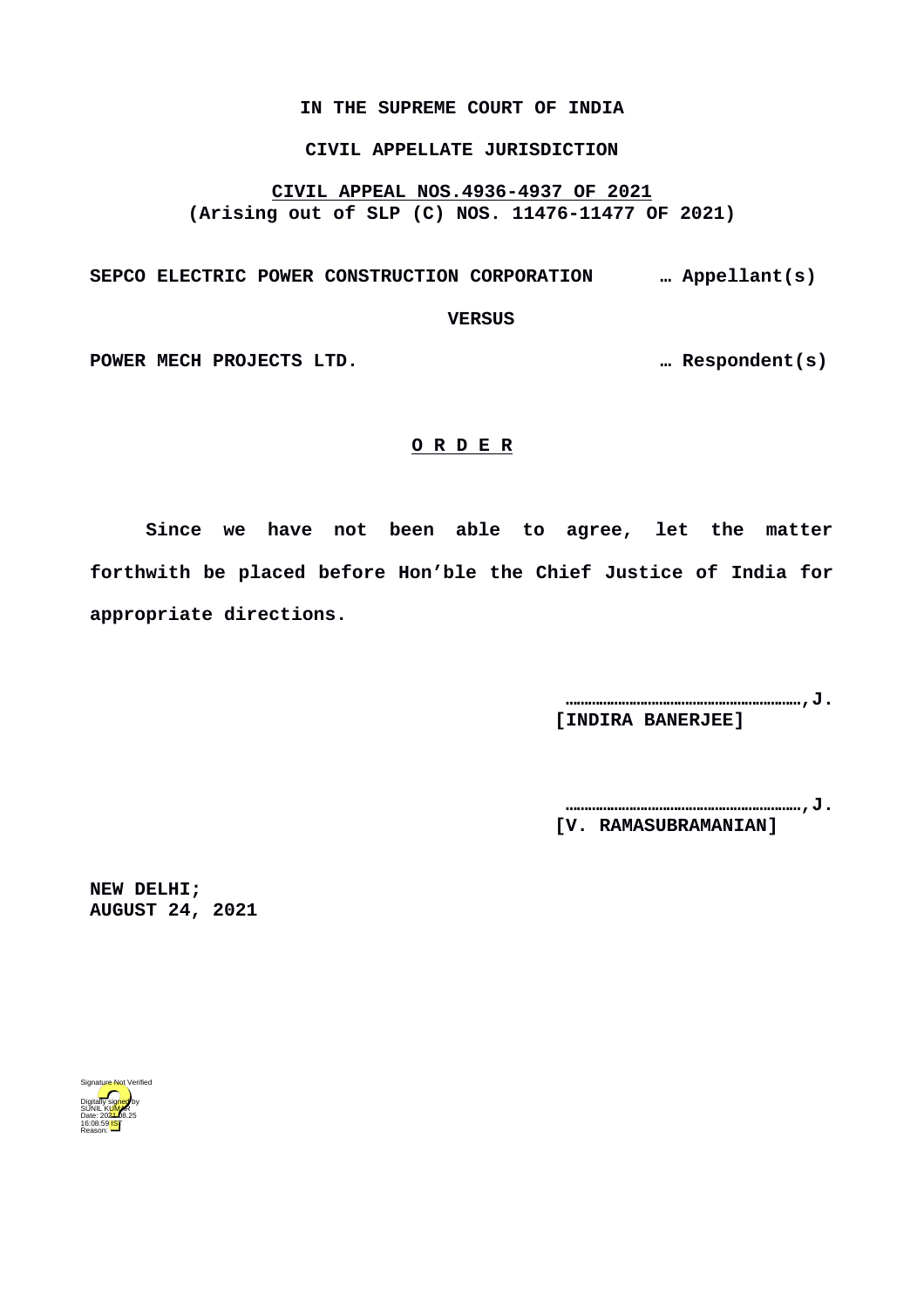# **REPORTABLE**

# **IN THE SUPREME COURT OF INDIA**

# **CIVIL APPELLATE JURISDICTION**

## **Civil Appeal Nos. 4936-4937 of 2021 (Arising out of SLP(C) Nos. 11476-11477 OF 2021)**

# **SEPCO ELECTRIC POWER CONSTRUCTION CORPORATION …...Appellant(s)**

**Versus** 

## **POWER MECH PROJECTS LTD. ….Respondent(s)**

# **J U D G M E N T**

# **Indira Banerjee, J.**

Leave granted.

2. These appeals are against a judgment and order dated 27.11.2020, passed by the Division Bench of Delhi High Court, dismissing the Appeal being FAO(OS) (COMM) No.136 of 2019, filed by the Appellant under Section 37 of the Arbitration and Conciliation Act 1996, hereinafter referred to, in short, as the "A & C Act" read with Section 13(1A) of the Commercial Courts Act 2015, and affirming an order dated 16.05.2019 passed by the Commercial Division of the Delhi High Court in OMP(I) (COMM) No.523/2017 under Section 9 of the A & C Act, whereby the Court refused to recall its earlier order dated 09.04.2019, directing the Appellant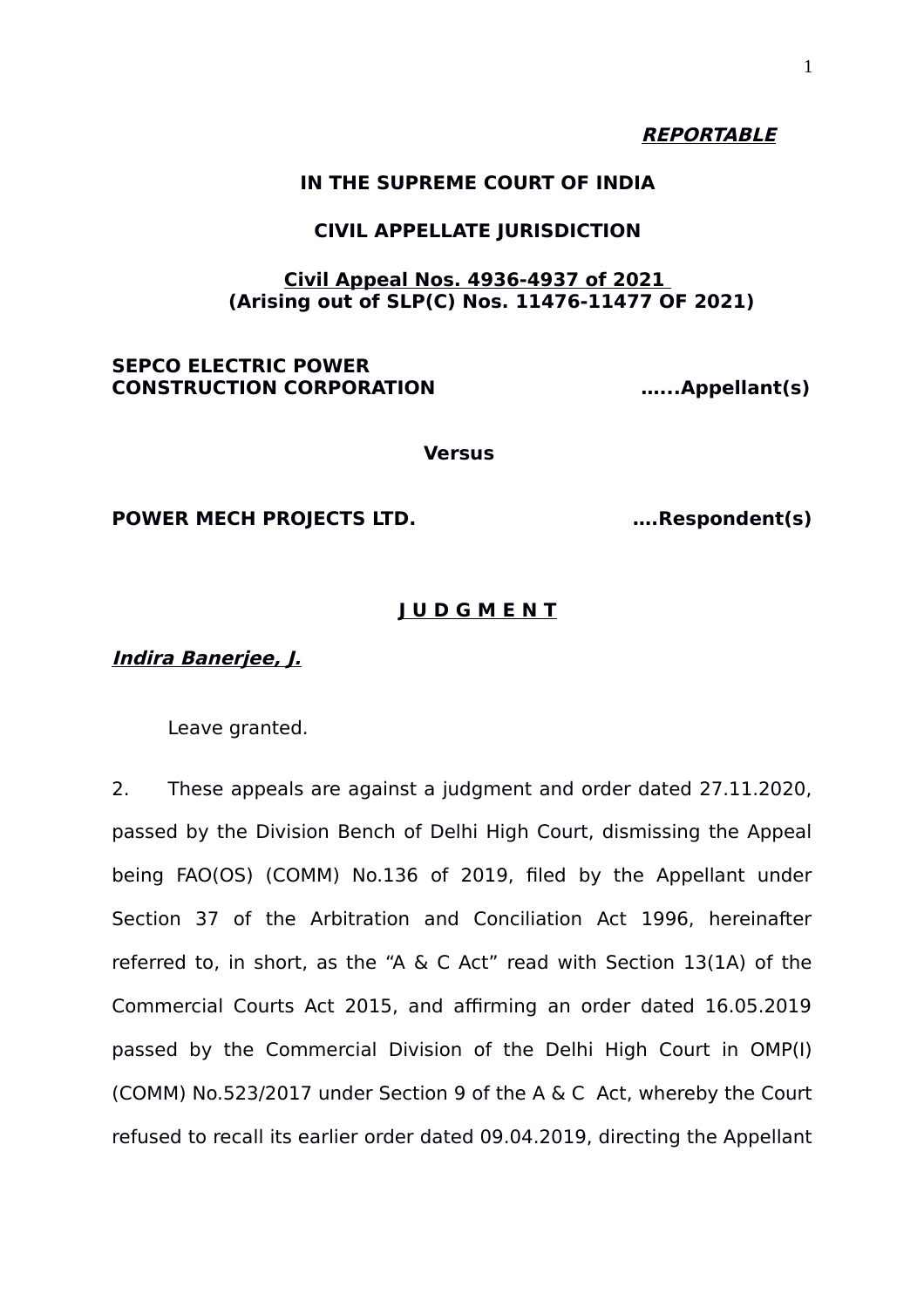to substitute an irrevocable Bank Guarantee, issued by the Industrial and Commercial Bank of China Limited (ICBC), Mumbai Branch for Rs.30 Crores furnished pursuant to an order dated 12.02.2019 of the Court, with a Bank Guarantee of a "Scheduled Indian Bank" of the same amount. The Appellant has also impugned a judgment and order dated 12.03.2021 passed by the Division Bench dismissing Review Petition No.5/2021 filed by the Appellant for review of the said judgment and order dated 27.11.2020 dismissing the Appeal.

3. The short question in these Appeals is, whether the High Court was right in refusing to accept a legally valid irrevocable Bank Guarantee of Rs.30 Crores, issued by the Industrial and Commercial Bank of China Limited, Mumbai, hereinafter referred to as 'ICBC' which is a Scheduled Bank included in the Second Schedule of the Reserve Bank of India Act, 1934, and insisting that the Appellant should furnish a fresh Bank Guarantee of the same amount, with identical terms, issued by a "Scheduled Indian Bank", notwithstanding the expenditure incurred by the Appellant in obtaining the Bank Guarantee from ICBC.

4. These Appeals are restricted only to the question of legality of the direction of the High Court, requiring the Appellant to substitute a legally valid irrevocable Bank Guarantee, issued by ICBC, which is a Scheduled Bank, carrying on business in India, with a Bank Guarantee of equivalent amount issued by a "Scheduled Indian Bank".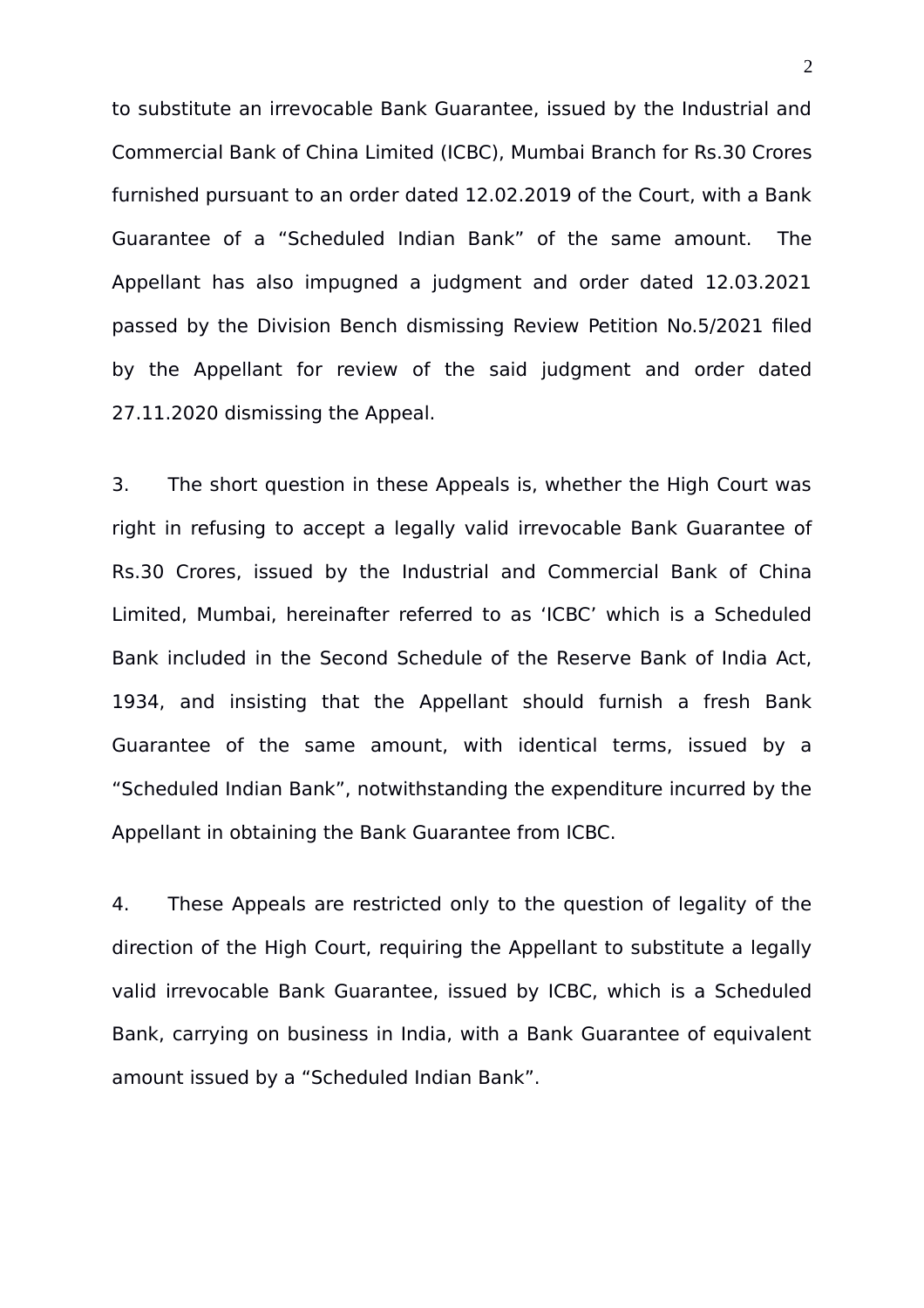5. The Appellant, an entity incorporated in China was awarded contracts in relation to various coal based power projects in India and the Respondent, a company incorporated in India was engaged as a subcontractor of the Appellant. Disputes and differences between the Respondent and the Appellant were referred to Arbitration. The details of the contract between the Appellant and the Respondent, or the disputes and differences that arose therefrom, are irrelevant to the issues involved in these Appeals. Suffice it to mention that the Arbitration culminated in an Award dated 17.10.2017 of approximately Rs.1,42,00,00,000 (One hundred and forty two crores) in favour of the Respondent.

6. On 03.12.2017, the Appellant filed an application under Section 34 of the A & C Act being O.M.P. (COMM) No. 432 of 2017 challenging the Arbitral Award dated 17.10.2017 in the Commercial Division of the Delhi High Court, which is pending.

7. On the other hand, the Respondent filed an application being OMP (I) (COMM) No. 523/2017 in the Commercial Division of the High Court under Section 9 of the A & C Act seeking, inter alia, directions on the Appellant to secure the amount of the Arbitral Award.

8. On 12.02.2019, a Single Bench of the Commercial Court of the High Court passed an order in O.M.P.(I) (COMM.) No. 523/2017 directing the Appellant to furnish to the Registry of the High Court, a Bank Guarantee for a sum of Rs.30 Crores, from a Scheduled Bank located in India. The operative part of the order dated 12.02.2019 is set out hereinbelow:-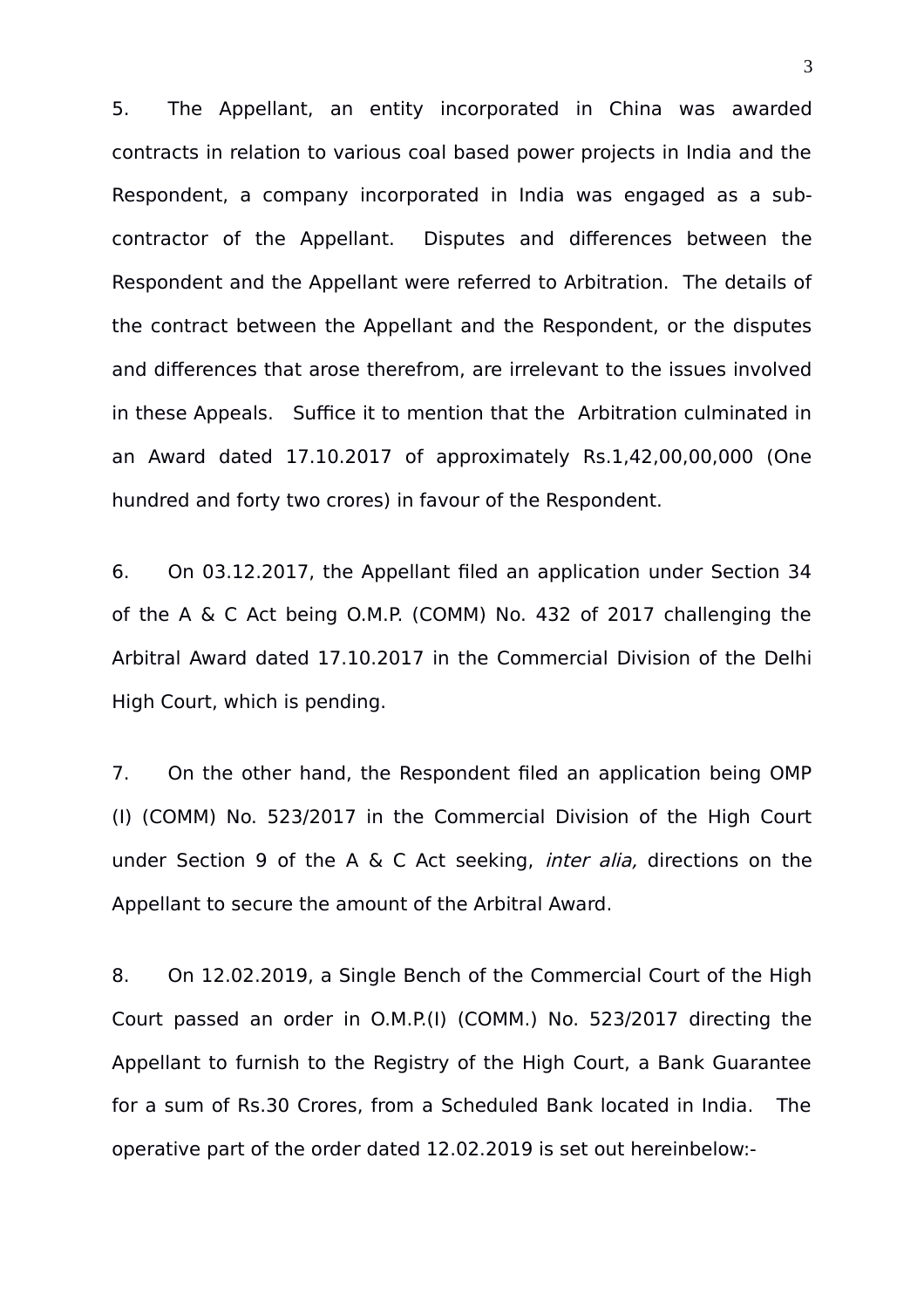"3. ….. It is ordered accordingly.

4. The Judgment Debtor will file the affidavit within two (2) weeks; with a copy being furnished to the counsel for the Decree Holder.

5. Insofar as the bank guarantee is concerned, it will be furnished within 6 weeks as indicated by the counsel.

6. Further, the bank guarantee in the sum of Rs.30 crores will be that of a scheduled bank located in India.

7. Renotify the matter on 31.7.2019.

8. In the meanwhile, the Judgment Debtor will continue to make deposit with the Registry of this Court in terms of the order dated 24.7.2018."

9. On 22.03.2019, the Appellant got ICBC to issue an unconditional, irrevocable Bank Guarantee for a sum of Rs.30 Crores payable on demand to the Registrar General of the Delhi High Court. An electronic copy of the Bank Guarantee was filed in the Registry on 26.03.2019.

10. Mr. K.V. Vishwanathan, learned Senior Counsel appearing on behalf of the Appellant submitted that the Appellant incurred expenditure of Rs.30,00,000/- (Thirty Lakhs) approximately towards bank charges for furnishing the Bank guarantee. Furthermore, an amount of Rs.36,40,00,000/- was frozen in the Bank Account of the Appellant with ICBC in China.

11. However, by an order dated 09.04.2019, the Single Bench directed the Appellant to substitute the Bank Guarantee issued by ICBC, which had been filed in the Registry of the High Court, by a Bank Guarantee of equivalent amount from a Scheduled Indian Bank. The relevant paragraphs of the said order are extracted hereinbelow:-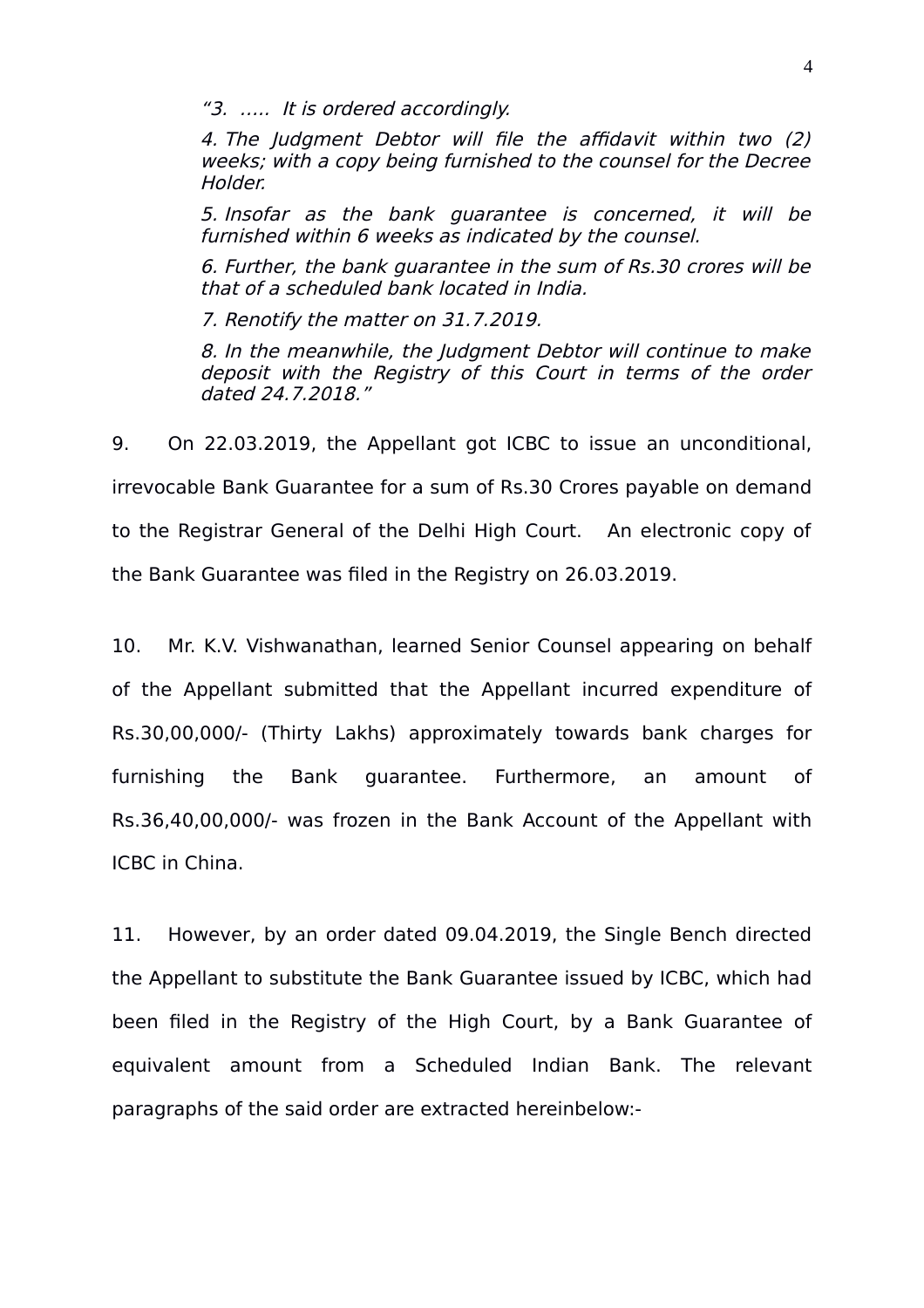"5. Furthermore, Mr. Sethi says that in compliance of the order dated 12.02.2019 which required the respondent to furnish a bank guarantee of <sup>a</sup> Scheduled Bank, the respondent has complied with the same and submitted a bank guarantee of Industrial and Commercial Bank of China Limited (in short  $''ICBC'$ 

6. However, a careful perusal of the order would show that Mr. Sethi had offered to furnish a bank guarantee of a Scheduled Indian bank and that while dictating the operative part of the order, I had indicated that it would be a scheduled bank located in India, therefore, the confusion, if any caused is now removed. The respondent will substitute the bank guarantee filed with a guarantee of a Scheduled Indian bank of an equivalent value.

7. Pending the substitution, the Registry will hold on to the bank guarantee already submitted and the respondent will ensure that the same is kept alive.

 8. As to whether the bank guarantee already filed is valid, the matter will be placed before Joint Registrar (Judicial) on 23.04.2019.

 8.1 It is made clear that as and when the respondent is ready to replace the bank guarantee furnished by ICBC with <sup>a</sup> bank guarantee of a Scheduled Indian Bank, on a request being made in that behalf via an appropriate application, the Joint Registrar (Judicial) will release the bank guarantee furnished by ICBC provided the request is backed by an undertaking of the duly authorized representative of the respondent that it shall place the bank guarantee of the Scheduled Indian Bank on record within a defined time line not exceeding 10 days from the date of the request."

12. Pursuant to the direction of the Court, the Registrar (Judicial) of the High Court scrutinized the Bank Guarantee furnished by the Appellant, recorded the statement of Mr. Ayush Ganediwala, Vice President of ICBC, who had appeared before him, and passed an order dated 03.05.2019, recording that the said Bank Guarantee was valid with effect from 22.03.2019 till 19.03.2020.

13. Thereafter, the Appellant filed an application being IA No.7096 of 2019 for recall of the order dated 09.04.2019 of the Commercial Division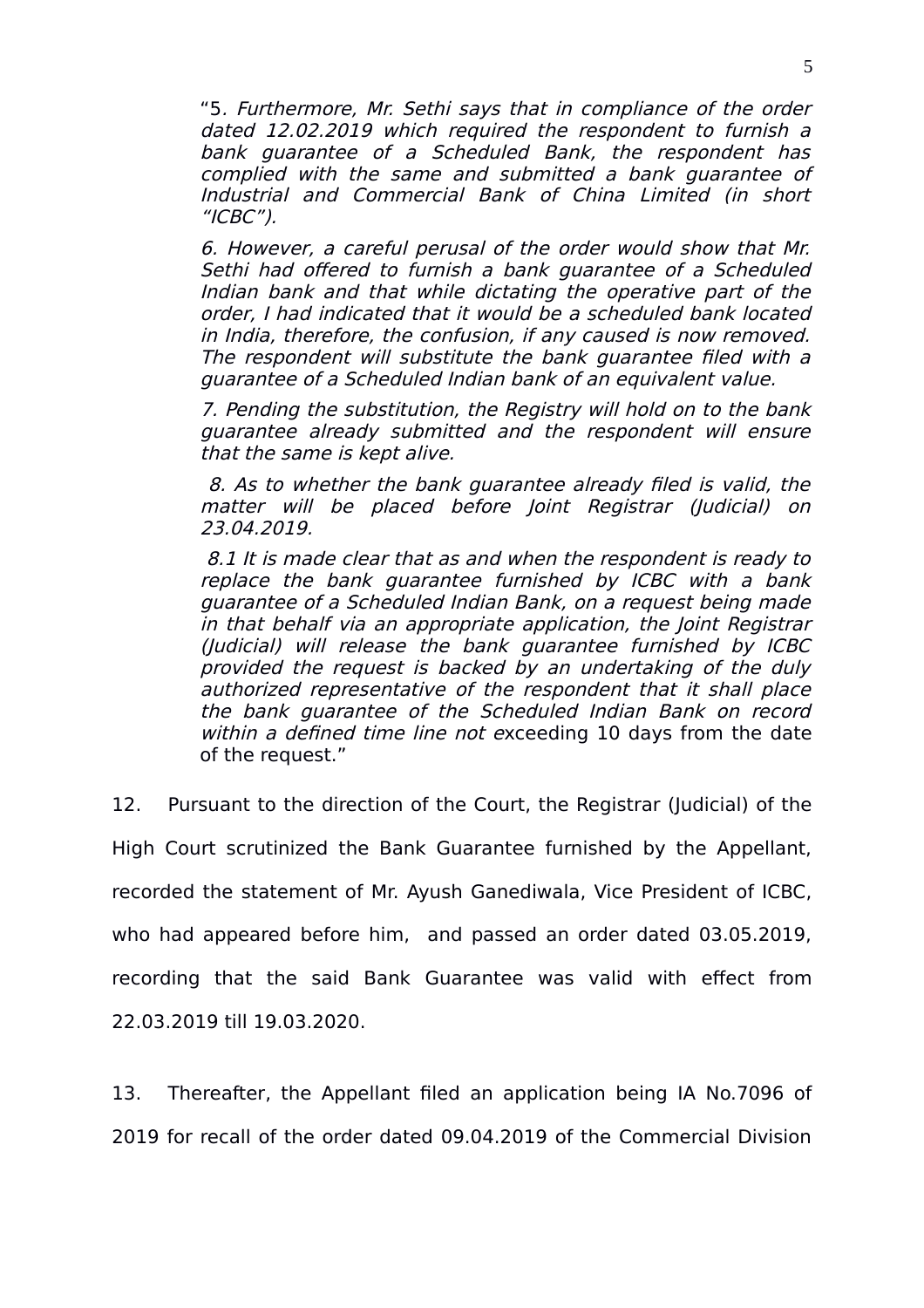(Single Bench) of the High Court directing the Appellant to substitute the Bank Guarantee issued by ICBC with a Bank Guarantee of equivalent value of a Scheduled Indian Bank.

14. By an order dated 16.05.2019, the learned Single Bench dismissed the said application, inter alia observing:-

> "5. I may clarify, at the outset, that it is not this court's endeavour to doubt in any manner the credentials of ICBC. The record, however, shows that the applicant/respondent had in fact, on its own, offered to furnish <sup>a</sup> bank guarantee of <sup>a</sup> Scheduled Indian Bank. The confusion, if any, in the mind of the applicant/respondent, as rightly pointed out by Mr. Nigam, was removed on 09.04.2019. The applicant/respondent has moved this application after nearly four weeks of the clarification issued in that behalf. Thus, having passed an order based, essentially, on the offer made by the counsel for the applicant/respondent, I do not see any good reason to recall the direction."

15. From the orders dated 09.04.2019 and 16.05.2019, it appears that the senior Counsel, representing the Respondent in the High Court had vehemently objected to the Bank Guarantee of ICBC, arguing emphatically, that the Appellant itself had, through Counsel, offered to furnish a Bank Guarantee of a Scheduled Indian Bank, but had retracted from its offer, taking advantage of an inadvertent typographical error in Paragraph 6 of the order dated 12.02.2019, which read "Further the bank guarantee in the sum of Rs.30 crores will be that of a scheduled bank located in India".

16. The direction in the operative part of the order dated 12.02.2019 was clear. It required the Appellants to furnish a Bank Guarantee of a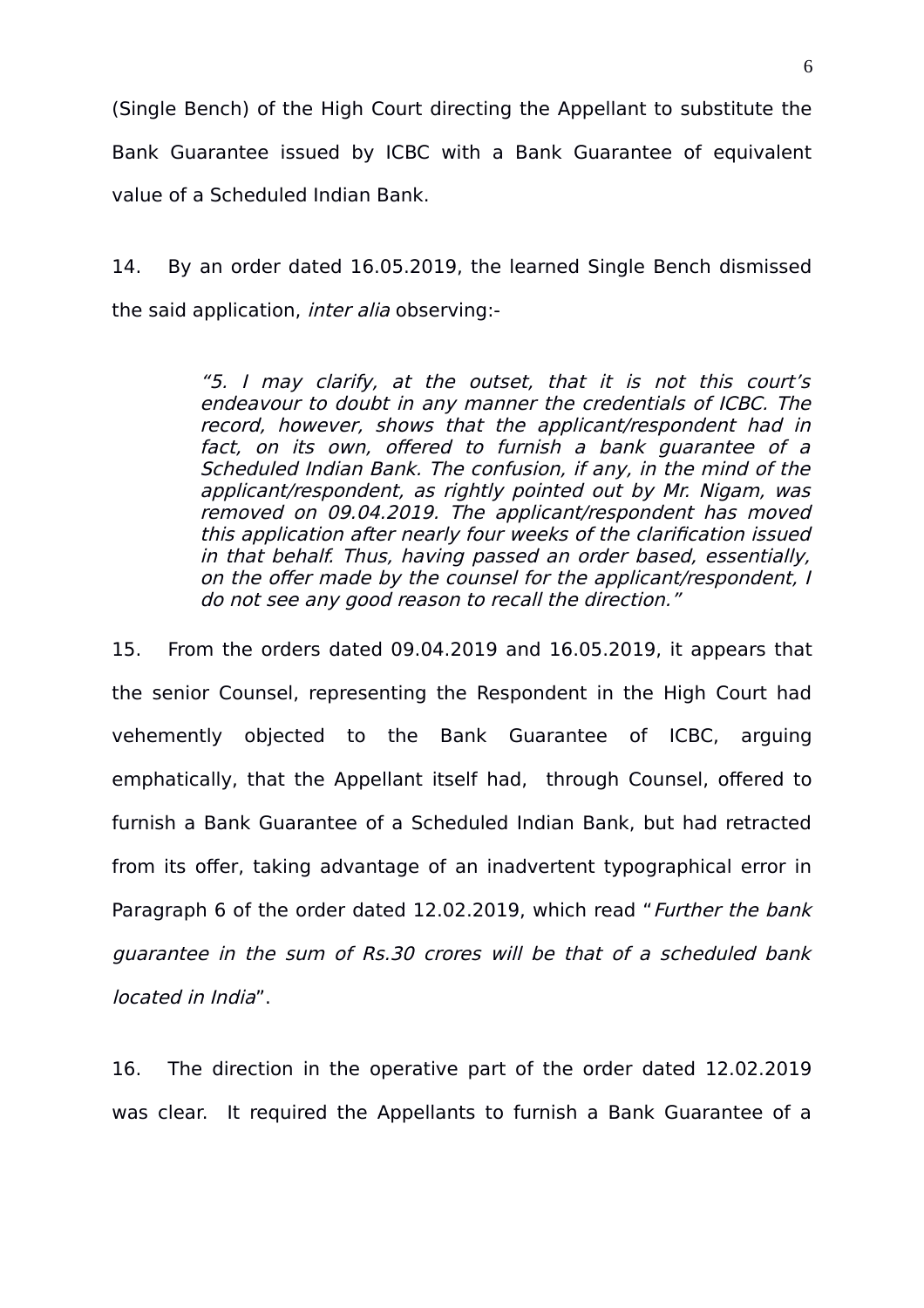Scheduled Bank located in India. The Appellant complied with the direction and furnished a Bank Guarantee of a sum of Rs.30,00,000,00/- (Thirty Crores) from the Mumbai Branch of ICBC.

17. May be, there was a mistake in passing the order dated 12.02.2019, in the sense that the Court had intended to pass an order in terms of the offer of the Appellant, to furnish a Bank Guarantee of a Scheduled Indian Bank. In the order dated 09.04.2019, the learned Judge very fairly stated that while dictating the operative part of the order, the learned Judge had said that the Bank Guarantee would be of a Scheduled Bank located in India. That is what the order read. A party cannot be faulted for acting in terms of the order as issued, particularly when there was no patent or obvious error in the direction to furnish a Bank Guarantee of a Scheduled Bank, located in India.

18. It is true, that the order dated 12.02.2019 records the oral offer made on behalf of the Appellant, through Counsel, to submit a bank guarantee of a Scheduled Indian Bank. However, the direction in the operative part of the order dated 12.02.2019 gives the impression, that the offer of the Appellant to furnish a Bank Guarantee may have persuaded the Court to secure the Arbitral Award by directing the Appellant to furnish a Bank Guarantee of a Scheduled Bank located in India.

19. As recorded in the order dated 09.04.2019, there may have been some confusion by reason of the direction to furnish a Bank Guarantee of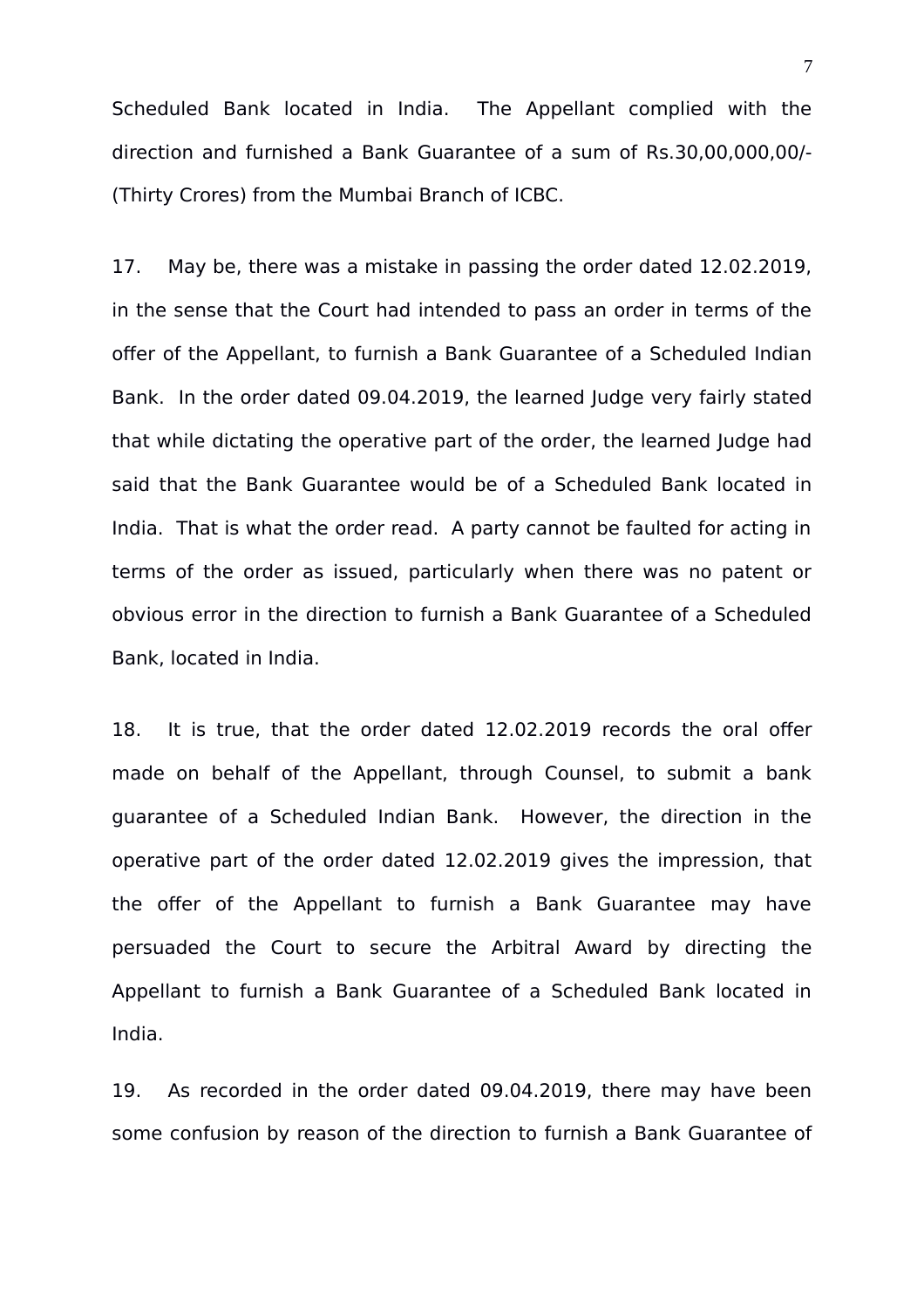a Scheduled Bank located in India. The language and tenor of the order dated 12.02.2019, as also the fact that the Respondent did not make any attempt to have the direction to furnish a Bank Guarantee of a Scheduled Bank located in India rectified and/or altered, shows that use of the expression 'Scheduled Indian Bank' may have been understood by all concerned parties to include an Indian branch of a Scheduled Bank.

20. Contrary to the contention of the Respondent, as recorded in the order dated 16.05.2019 of the Court, there was no typographical error in the order dated 12.02.2019. One can say that there is a typographical error when there is an inadvertent mistake in a figure or the spelling of a word by reason of pressing a wrong key of the keyboard or the omission or duplication of a word or phrase or even a sentence/sentences. A typographical error is obvious. That was not the case here.

21. The direction to furnish a Bank Guarantee of a Scheduled Indian Bank located in India, is perfectly legal. There was no reason for the Appellant to proceed on the basis that the direction had been issued by mistake. The Respondent also did not take any steps to get the direction rectified or altered. The direction was allowed to remain intact for almost two months. In the meanwhile, the Appellant furnished a Bank Guarantee of an Indian Branch of ICBC, a Scheduled Bank in India.

22. In this case, perhaps the intention of the Court was not expressed in the order accurately. However, the order was otherwise correctly worded and legally valid. It is not uncommon for Courts to give directions,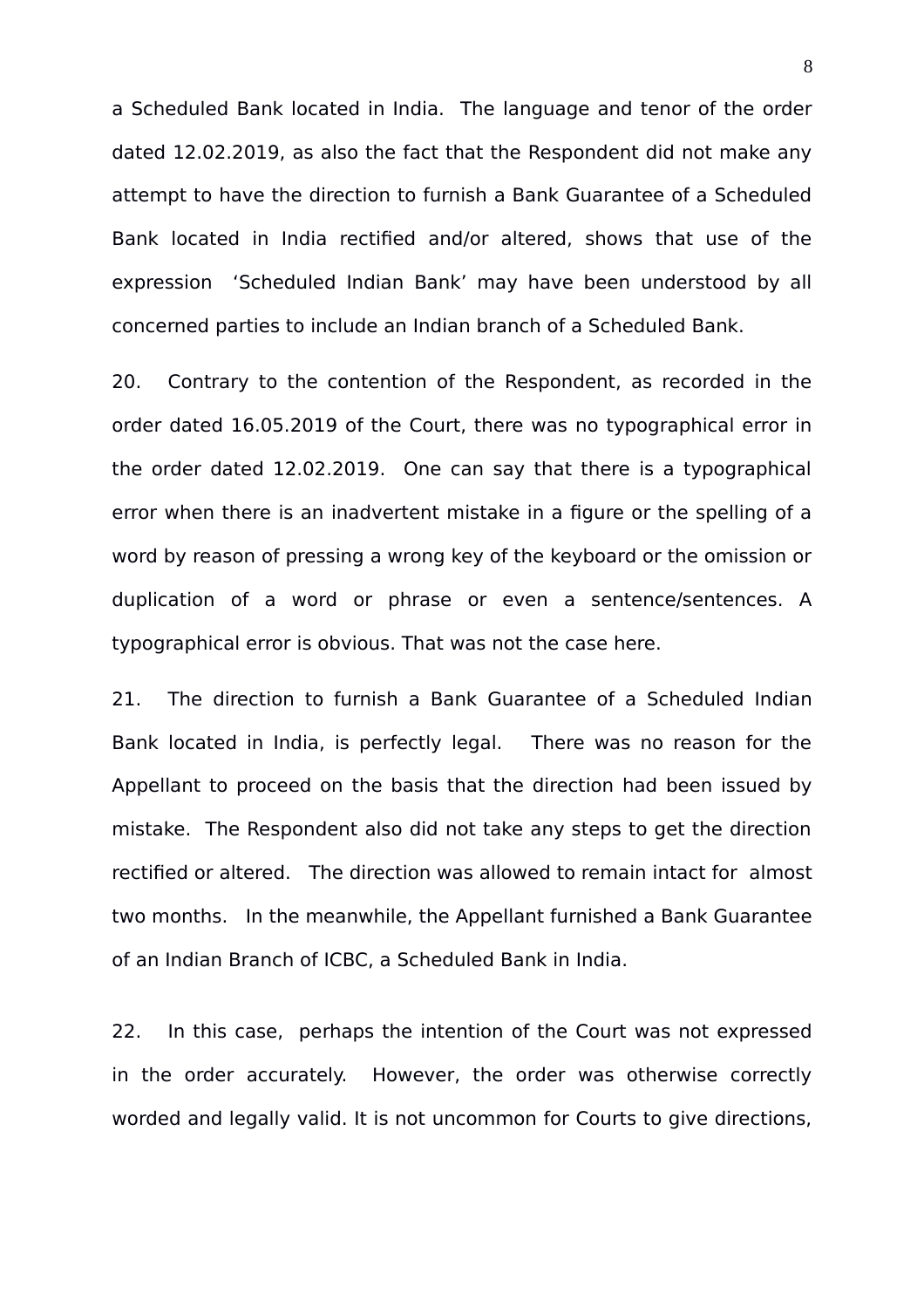which might be at variance with an oral offer. The Appellant having acted in accordance with the order dated 12.02.2019 and changed his position to his detriment by incurring an expenditure of about Rs.30 lakhs to comply with the said order, it was not appropriate for the Court to change the order.

23. From the order dated 09.04.2019, it is clear that even the Single Bench accepted that there was a confusion due to the language and tenor of the direction in Paragraph 6 of the said order. Thus the Court, in effect, accepted that there may not have been any deliberateness on the part of the Appellant in furnishing a Bank Guarantee issued by ICBC.

24. Being aggrieved by the order dated 16.05.2019 refusing to recall the earlier order of the Court dated 09.04.2019, directing the Appellant to replace the Bank Guarantee of ICBC, with a Bank Guarantee of a Scheduled Indian Bank, the Appellant filed an appeal under Section 37 of the A & C Act, read with Section 13 (1A) of the Commercial Courts Act, 2015. The appeal was dismissed by the order of the Division Bench dated 27.11.2020 impugned before this Court. The prayer of the Appellant, for review of the Order dated 27.11.2020 was rejected by an order dated 12.03.2021, which is also under challenge before this Court.

25. There may not be any infirmity in the order dated 12.03.2021, rejecting the prayer of the Appellant for review, having regard to the limited scope of an application for review. A matter cannot be re-argued in the garb of an application for review. Nor does the Review Court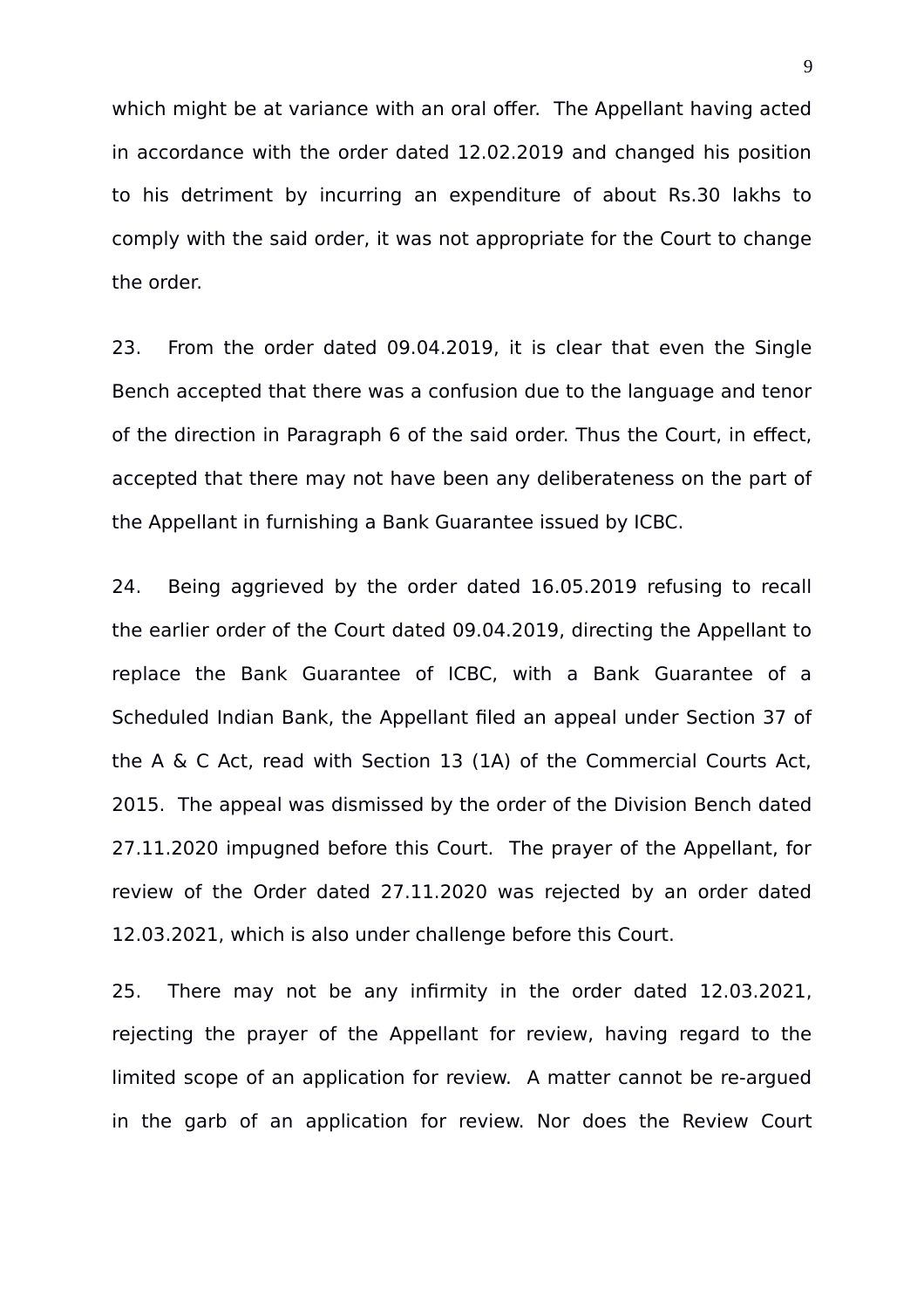exercise appellate powers. All applications for review are governed by the principles enshrined in Section 114 read with Order 47 Rule 1 of the Code of Civil Procedure, 1908. A court is empowered to review its own order only if the conditions precedent for a review, as laid down in Section 114 read with Order 47 Rule 1 of the Code of Civil Procedure exist. In this case the prerequisites for a review did not exist. The appeal from the order dated 12.03.2021, rejecting the application for review, is therefore, dismissed.

26. Therefore, the question is whether the Division Bench, after having held that the order impugned before it was appealable, should have dismissed the appeal and allowed the direction on the Appellant to substitute the Bank Guarantee of ICBC with a fresh bank guarantee of a Scheduled Indian Bank, to stand.

27. Even in the proceedings before the Division Bench, the Respondent only harped on the offer of the Appellant to furnish a Bank Guarantee of a Scheduled Indian Bank and further contended that the Bank Guarantee of ICBC being conditional, the Respondent feared that the purpose of the Bank Guarantee might not be served.

28. Significantly, there is no finding of the Single Bench that the bank guarantee is conditional. A copy of the Bank Guarantee is included in the Paper Book. The Bank Guarantee reads:

"NOW THESE PRESENTS WITNESSETH THAT THE SAID BANK DOTH HEREBY STAND SURETY IN PURSUANCE OF THE SAID ORDER DATED 12™ FEBRUARY 2019 FOR THE SUM OF RS. 300,00,000/- (RUPEES THIRTY CRORES ONLY) AND THE SAID BANK DOTH HEREBY GUARANTEE TO AND COVENANT WITH THE REGISTRAR GENERAL, DELHI HIGH COURT THAT THE SAID BANK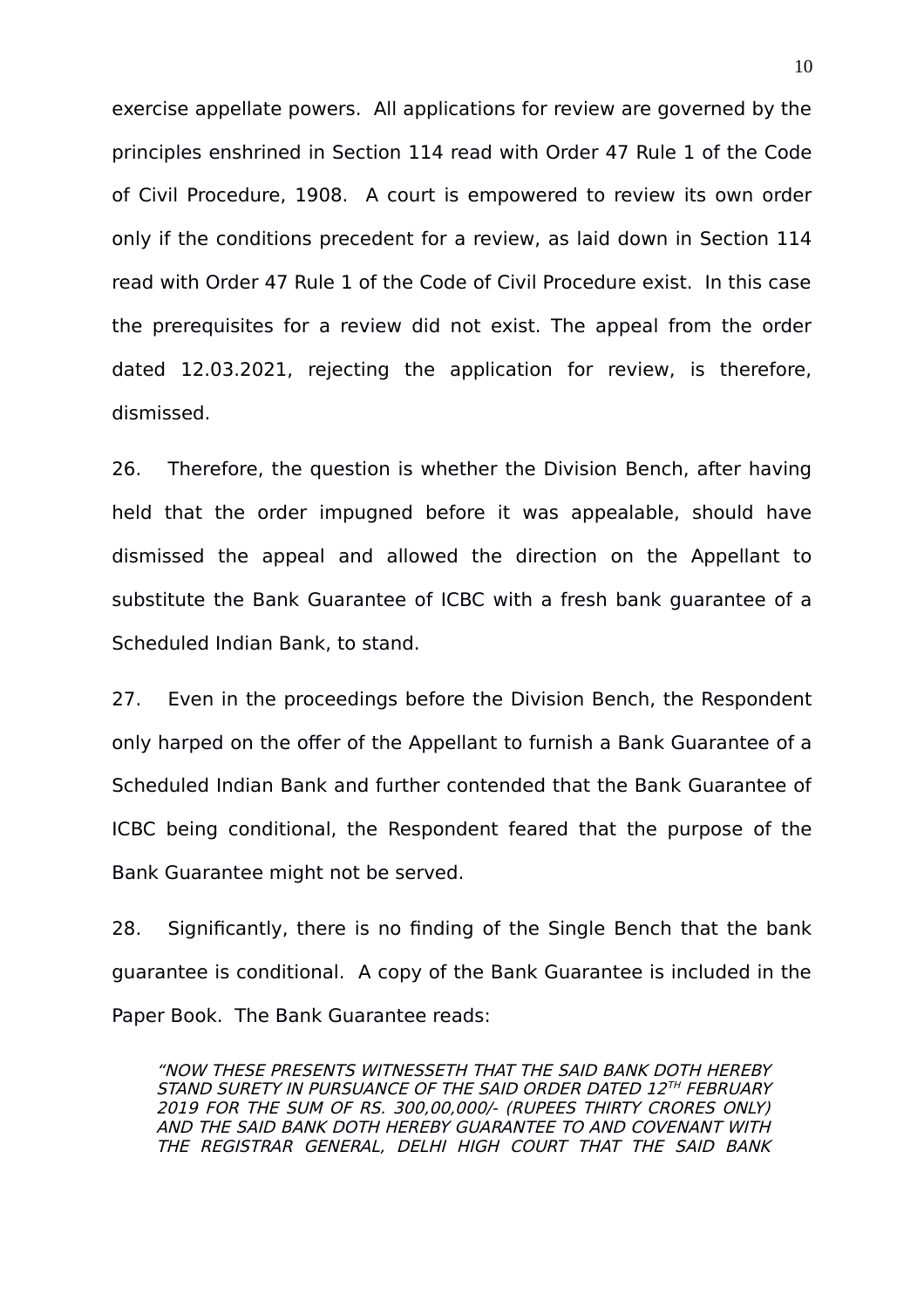SHALL FORTHWITH PAY THE SAID SUM OF RS. 300,00,000/-(RUPEES THIRTY CRORES ONLY) TO THE REGISTRAR GENERAL, DELHI HIGH COURT IN TERMS OF THE ORDER/JUDGEMENT OF THE HON'BLE HIGH COURT OF DELHI ALLOWING THE ENFORCEMENT OF THE ARBITRAL AWARD DATED 17TH OCTOBER, 2017 AND AS PER ORDER/DIRECTION/JUDGMENT BY THE HON'BLE HIGH COURT OF DELHI IN THE MATTER ARISING OUT OF ABOVE MENTIONED LEGAL PROCEEDINGS.

AND THE SAID BANK DOTH HEREBY FURTHER COVENANT AND DECLARE THAT THE BANK GUARANTEE HEREIN SHALL REMAIN IN FORCE UP TO AND INCLUSIVE OF A PERIOD OF ONE YEAR AND THE SAID BANK SHALL IN CIRCUMSTANCES AS ABOVE, WITHOUT ANY DEMUR OR DEMAND, ACTION, NOTICE OR OBJECTION FORTHWITH PAY TO THE REGISTRAR GENERAL, DELHI HIGH COURT THE SAID AMOUNT OF RS.300,00,000/-(RUPEES THIRTY CRORES ONLY).

AND IT IS HEREBY FURTHER RECORDED THAT THE SAID BANK GUARANTEE GIVEN HEREIN IS IRREVOCABLE AND SHALL NOT BE REVOKED BY NOTICE OR OTHERWISE AND IT IS IN ACCORDANCE WITH THE ORDER DATED  $12^{\tau\mu}$ FEBRUARY, 2019 PASSED BY THE HON'BLE HIGH COURT OF DELHI IN PETITION NO. O.M.P.(I) (COMM) NO.523/2017 TITLED M/S. POWER MECH PROJECTS LTD. VS. SEPCO ELECTRIC POWER CONSTRUCTION CORPORATION AND O.M.P. (COMM) NO.432/2017 TITLED SEPCO ELECTRIC POWER CONSTRUCTION CORPORATION VS M/S. POWER MECH PROJECTS LTD. NOTHWITHSTANDING ANYTHING CONTAINED HEREINABOVE THE LIABILITY OF THE SAID BANK IS RESTRICTED TO THE SUM OF RS.300,00,000/- (RUPEES THIRTY CRORES ONLY).

IN WITNESS WHEREOF WE, INDUSTRIAL AND COMMERCIAL BANK OF CHINA LIMITED, MUMBIA BRANCH

NAME OF THE SCHEDULED BANK, BRANCH AND ADDRESS)

HAVE EXECUTED THESE PRESENT AT NEW DELHI

THIS 22<sup>ND</sup> DAY OF MARH 2019.

THE GUARANTEE IS SUBJECT TO THE UNIFORM RULES FOR DEMAND GUARANTEES(URDG) 2010 REVISION, ICC PUBLICATION NO.758."

29. The ICBC has unequivocally agreed to honour the Bank Guarantee on an order and/or judgment of the High Court allowing enforcement of the Arbitral Award, and as per Order/Direction/Judgment by the High Court in the pending legal proceedings. The statement that the Bank Guarantee is subject to the Uniform Rules for Demand Guarantees (URDG) 2010 Revision, does not dilute the terms of the Bank Guarantee. Nor does the URDG render the Bank Guarantee any less effective. Furthermore, the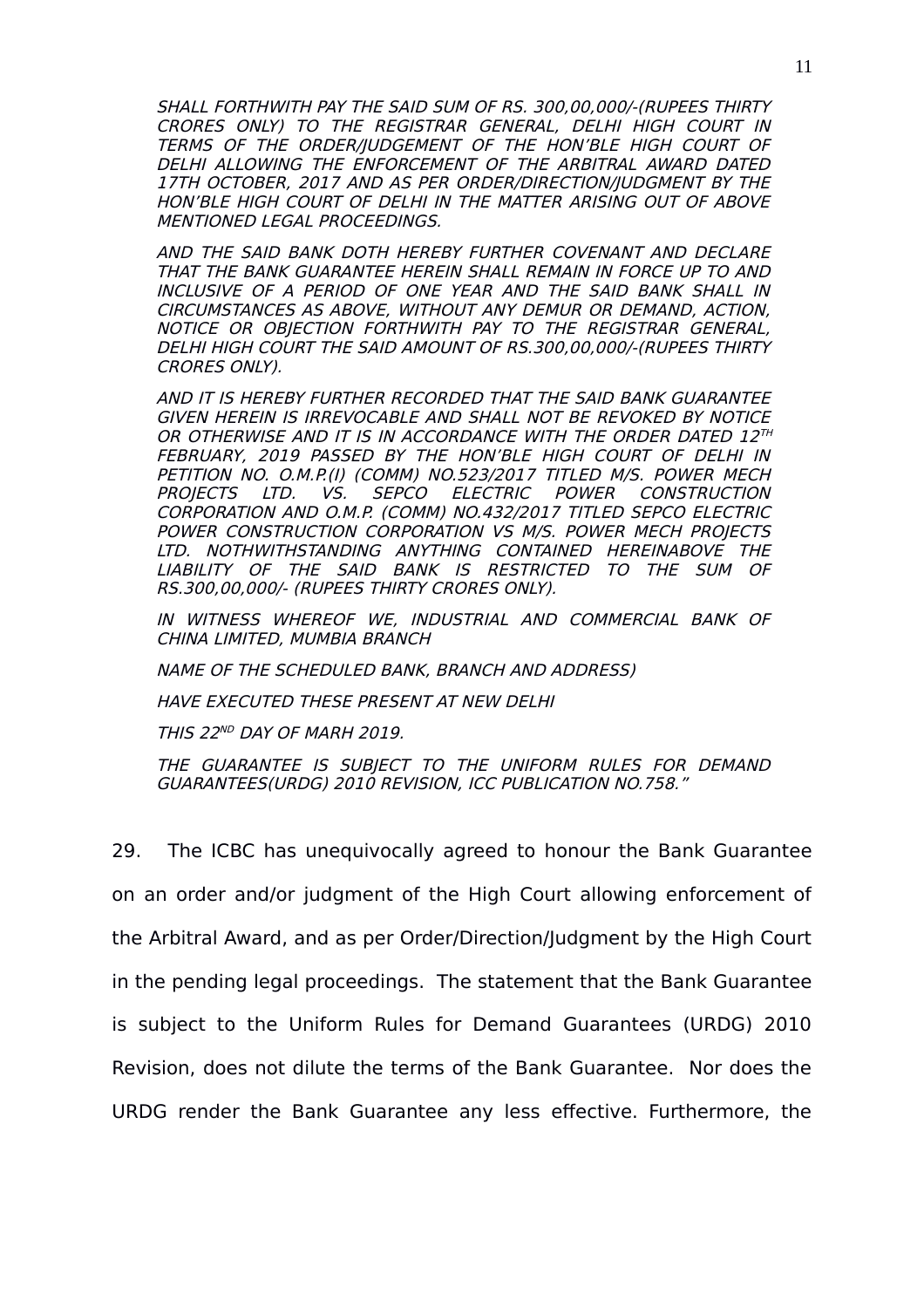High Court did not direct the Appellant to furnish an unconditional guarantee.

30. The Uniform Rules for Demand Guarantees (URDG) 758 is a set of voluntary contractual rules, published by the International Chamber of Commerce (ICC) with the aim of regularising and creating a set standard of international banking practice on demand guarantees and counter demand guarantees.

31. The URDG balances the legitimate and competing interests of the applicant, the guarantor and the beneficiary and limits the risk of unfair calls and demands on guarantors and counter-guarantors, just like the ICC's Uniform Customs and Practice for Documentary Credits (UCP) 600 which applies to Letters of Credit (LCs) and other documentary credits.

32. The URDG, being a voluntary instrument, lacks the force of law, and must thus be expressly incorporated by the parties in order for it to apply to a demand guarantee or counter-guarantee. Guarantees issued by guarantors and counter-guarantors, which incorporate the URDG, are entirely subject to their own terms, while incorporating beneficial terms of the URDG.

33. It is important to note that the URDG may apply without the parties expressly including it in certain instances, where it is in the general usage of a particular trade, where the applicable law provides for its application; or where it has been in consistent use in the course of a transaction or dealings between the parties.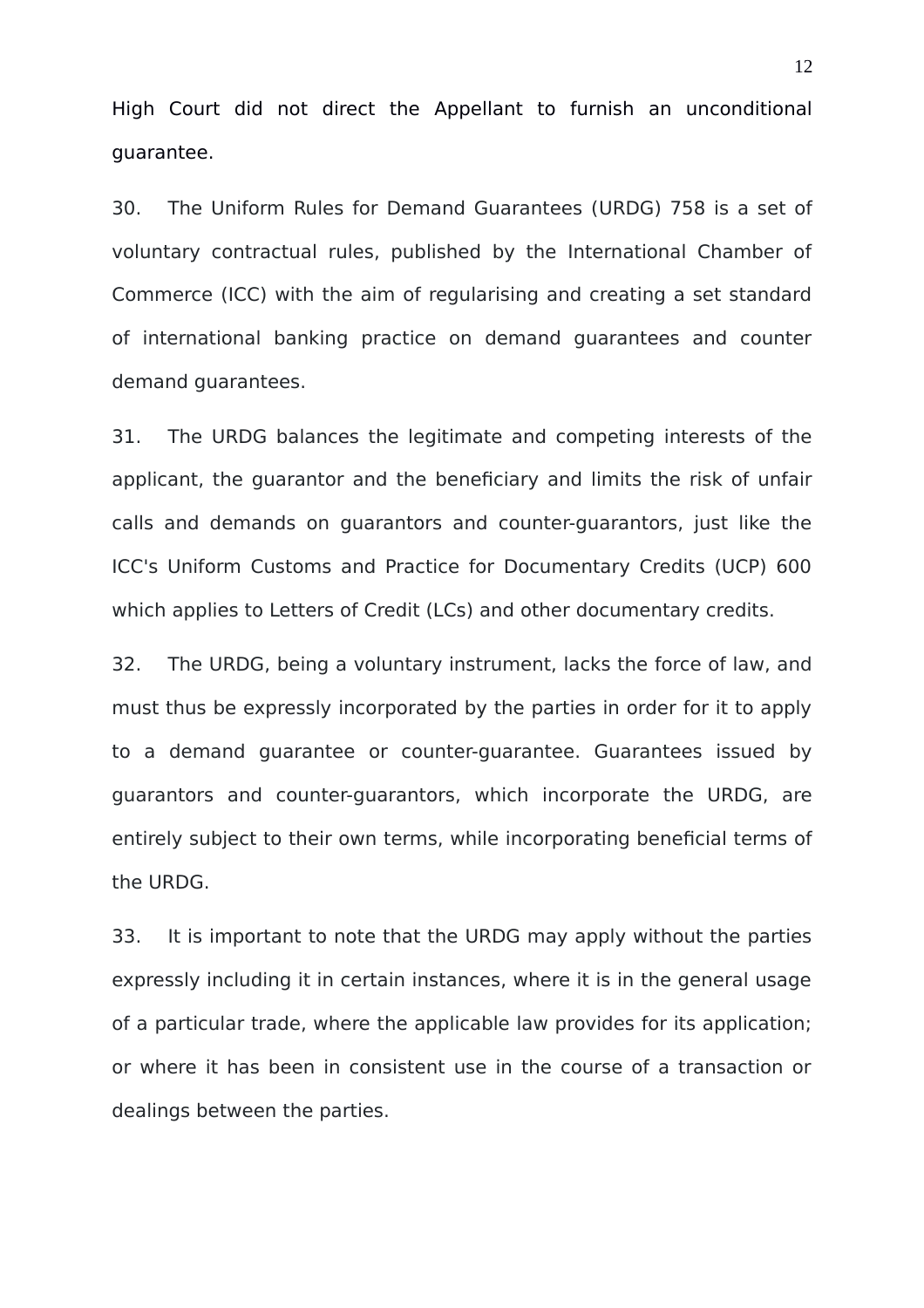34. The provisions of the URDG are limited to the scope of the matters upon which the contracting parties are free to contract on, and is subject to mandatory national laws of the governing jurisdiction, which is the law and jurisdiction of the guarantor or counter-guarantor, unless otherwise agreed by the parties.

35. Under the URDG, guarantees are completely independent of any underlying relationship between the applicant and beneficiary, and subject to only the terms contained in it, thereby limiting the liabilities and rights of the guarantor bank to only matters to which it voluntarily commits itself.

36. URDG 758 is a revised version of URDG 458. The revision was conducted under the aegis of ICC Banking Commission and the ICC Commission on Commercial Law and Practice.

37. The ICC Task Force on Guarantees, the standing expert body created by ICC in 2003 to monitor international guarantee practice, acted as a consultative body to the Drafting Group that produced five comprehensive drafts during the two-and-a-half-year revision process.

38. The resulting URDG 758 were adopted unanimously by the ICC Executive Board at its meeting in New Delhi on 3 December 2009, following their endorsement by the members of the two sponsoring ICC Commissions. They came into force on 1 July 2010, whereupon a considerable number of demand guarantees and counter-guarantees started being issued all over the world subject to the new URDG 758.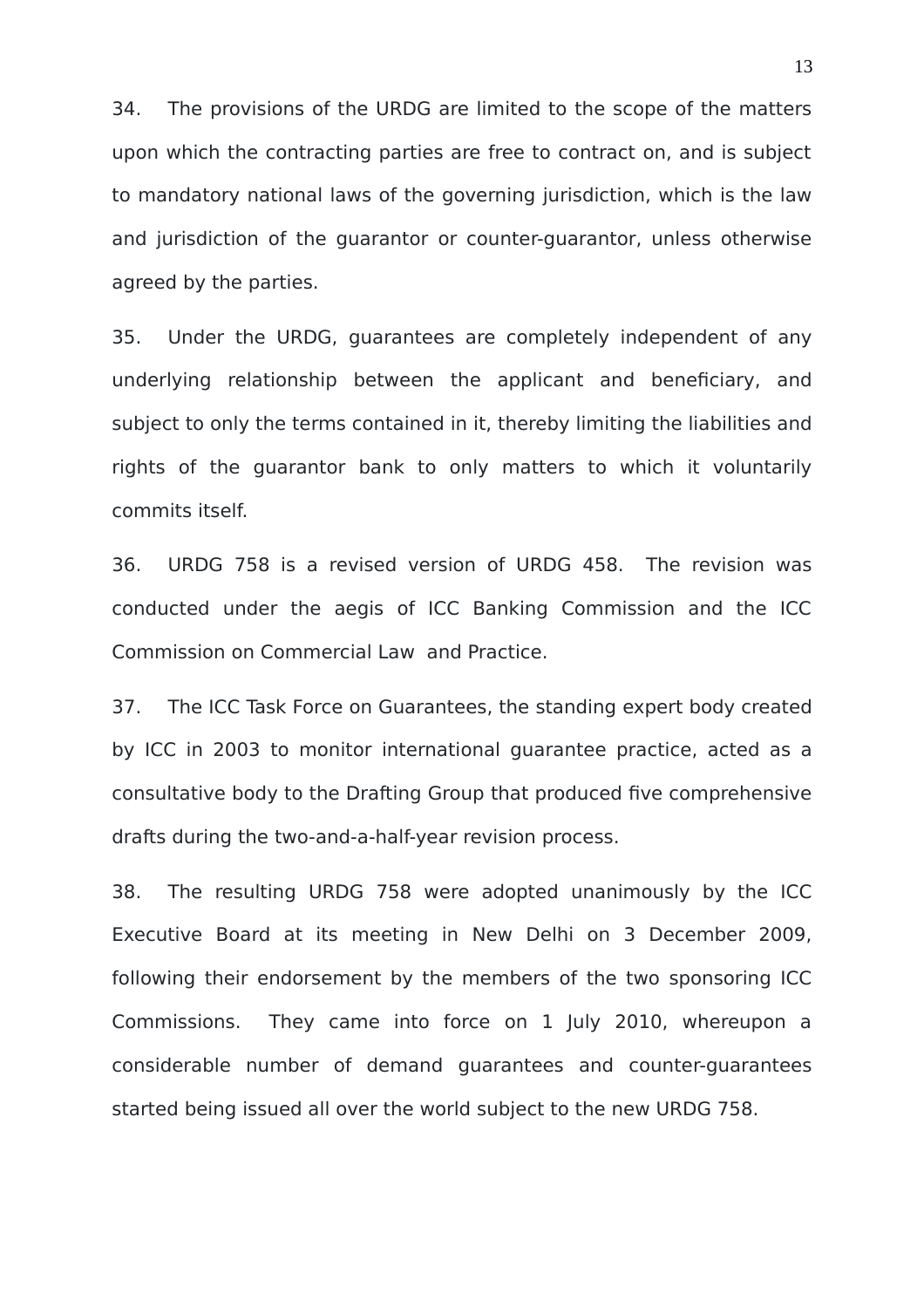39. It appears that all the concerned parties proceeded on the understanding that there was no difference between a 'Scheduled Indian Bank' and 'Scheduled Bank located in India', in the absence of any specific definition of the expression 'Scheduled Indian Bank' in the RBI or the Banking Regulation Act.

40. Incorporated on 01.01.1984, ICBC is a Chinese State-owned multi national banking company, with capital provided by the Ministry of Finance of China. ICBC is a banking company within the meaning of Section 5(c) of the Banking Regulation Act, 1949, read with Section 45A (a) of the Reserve Bank of India Act, 1934, hereinafter referred to as the RBI Act. Sections 5(c) of the Banking Regulation Act and Section 45A(a) of the RBI Act are set out hereinbelow for convenience"-

# "**Section 5(c) of Banking Regulation Act, 1949**

5(c) "banking company" means any company which transacts the business of banking in India ;

Explanation.—Any company which is engaged in the manufacture of goods or carries on any trade and which accepts deposits of money from the public merely for the purpose of financing its business as such manufacturer or trader shall not be deemed to transact the business of banking within the meaning of this clause;

xxx xxx xxx

# **Section 45A (a) of the Reserve Bank of India Act, 1934**

45A(a) "banking company" means <sup>a</sup> banking company as defined in Section 5 of the Banking Regulation Act, 1949, and includes the State Bank of India, any subsidiary bank as defined in the State Bank of India (Subsidiary Banks) Act, 1959, any corresponding new bank constituted by Section 3 of the Banking Companies (Acquisition and Transfer of Undertakings) Act, 1970, and any other financial institution notified by the Central Government in this behalf,..."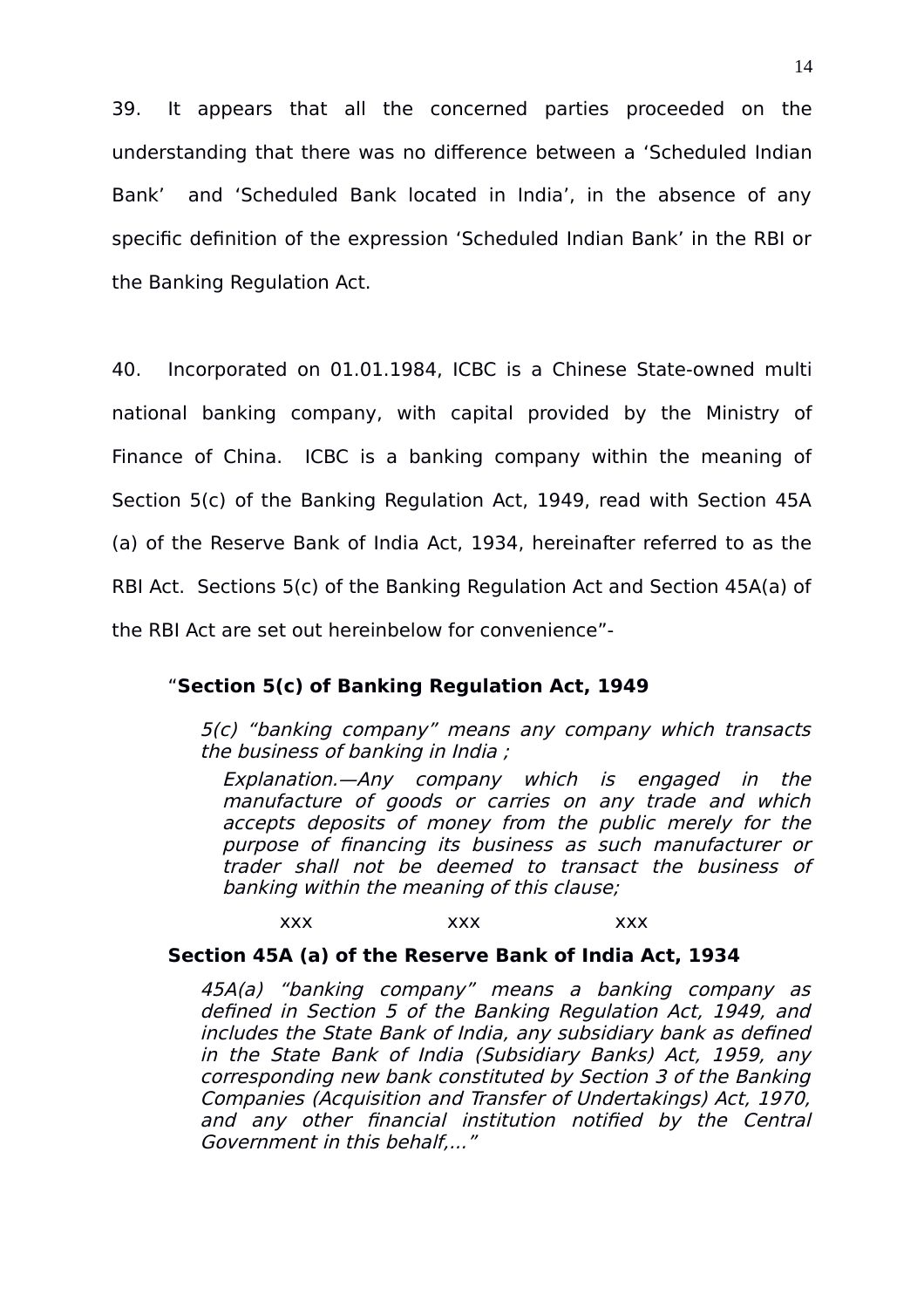41. ICBC is also a Scheduled Bank within the meaning of Section 2 (e) of the RBI Act, which defines a 'Scheduled Bank' to mean a bank included in the Second Schedule to the RBI Act. ICBC has its branch office at the Bandra Kurla Complex, Mumbai, India. The Mumbai branch of ICBC has been granted license by RBI to carry on banking business in India pursuant to a Memorandum of Understanding between the Governments of India and China.

42. The Mumbai branch of ICBC commenced operations in September 2011 and was included in the Second Schedule to the RBI Act by Notification DBOD IBD. No.8137/23.03.026/2011-12 dated 01.12.2011 published in the Gazette of India (Part III Section 4).

43. ICBC evidently continues to be in the Second Schedule to the RBI Act till date. In this context, it may be pertinent to point out that some banks have been excluded from the Second Schedule to the RBI Act by Gazette Notifications.

44. Banks have been listed in the Second Schedule to the RBI Act, by Gazette Notifications issued from time to time, under the following categories:-

- 1. Scheduled Public Sector Banks
- 2. Scheduled Private Sector Banks.
- 3. Scheduled Small Finance Banks
- 4. Scheduled Payments Banks
- 5. Scheduled Regional Rural Banks
- 6. Scheduled Foreign Banks in India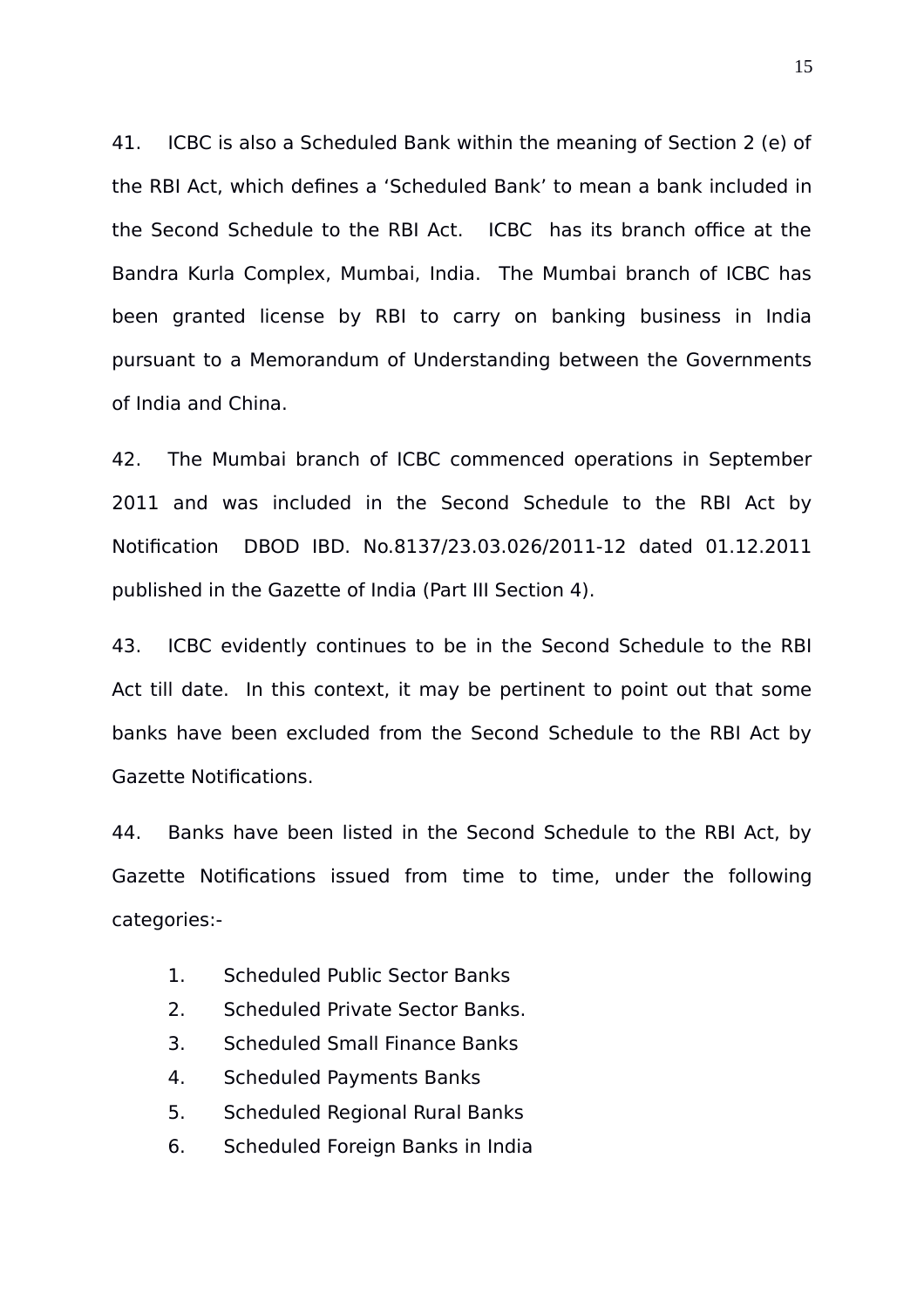45. In terms of Annexure-1 to the notification dated 13<sup>th</sup> April 2020, mentioned in Paragraph 2(b) thereof the following Scheduled Commercial Banks have been included in the Schedule to the RBI Act:-

#### "**Annexure I (Refer to para 2(b) of notification dated April 13, 2020)**

|                 | <b>PUBLIC SECTOR BANKS</b>                                                                                     |                         | <b>PRIVATE BANKS</b>                |
|-----------------|----------------------------------------------------------------------------------------------------------------|-------------------------|-------------------------------------|
|                 |                                                                                                                |                         |                                     |
| 1               | <b>State Bank of India</b>                                                                                     | $\mathbf{1}$            | <b>Axis Bank Ltd.</b>               |
| $\overline{2}$  | <b>Bank of Baroda</b><br>(Including Vijaya Bank and Dena Bank)                                                 | $\overline{2}$          | <b>Catholic Syrian Bank Ltd.</b>    |
|                 | <b>Bank of India</b>                                                                                           |                         |                                     |
| 3               |                                                                                                                | $\overline{\mathbf{3}}$ | <b>City Union Bank Ltd.</b>         |
| 4               | <b>Bank of Maharashtra</b>                                                                                     | 4                       | <b>Development Credit Bank Ltd.</b> |
| 5               | <b>Canara Bank</b>                                                                                             | 5.                      | Dhanlaxmi Bank Ltd.                 |
|                 | (Including Syndicate Bank)                                                                                     |                         |                                     |
| 6               | <b>Central Bank of India</b>                                                                                   | 6                       | <b>Federal Bank Ltd.</b>            |
| $\overline{7}$  | <b>Indian Bank</b>                                                                                             | $\overline{ }$          | <b>HDFC Bank Ltd.</b>               |
|                 | (Including Allahabad Bank)                                                                                     |                         |                                     |
| 8               | <b>Indian Overseas Bank</b>                                                                                    | 8                       | <b>ICICI Bank Ltd.</b>              |
| 9               | <b>Punjab National Bank (including</b><br><b>Oriental Bank of Commerce and United</b><br><b>Bank of India)</b> | 9                       | <b>IndusInd Bank Ltd.</b>           |
| 10              | <b>Punjab &amp; Sind Bank</b>                                                                                  |                         | 10 Jammu & Kashmir Bank Ltd.        |
| 11              | <b>Union Bank of India (including Andhra</b><br><b>Bank and Corporation Bank)</b>                              | 11.                     | Karnataka Bank Ltd.                 |
| 12 <sup>7</sup> | <b>UCO Bank</b>                                                                                                | 12 <sup>2</sup>         | Karur Vysya Bank Ltd.               |
|                 |                                                                                                                | $\overline{13}$         | Kotak Mahindra Bank Ltd.            |
|                 |                                                                                                                | 14                      | Lakshmi Vilas Bank Ltd.             |
|                 |                                                                                                                | 15                      | <b>Nainital Bank Ltd.</b>           |
|                 |                                                                                                                | 16                      | Ratnakar Bank Ltd.                  |
|                 |                                                                                                                | $\overline{17}$         | South Indian Bank Ltd.              |
|                 |                                                                                                                | 18                      | Tamilnad Mercantile Bank Ltd.       |
|                 |                                                                                                                | 19                      | Yes Bank Ltd.                       |
|                 |                                                                                                                | 20                      | <b>Bandhan Bank</b>                 |

#### **List of Scheduled Commercial Banks**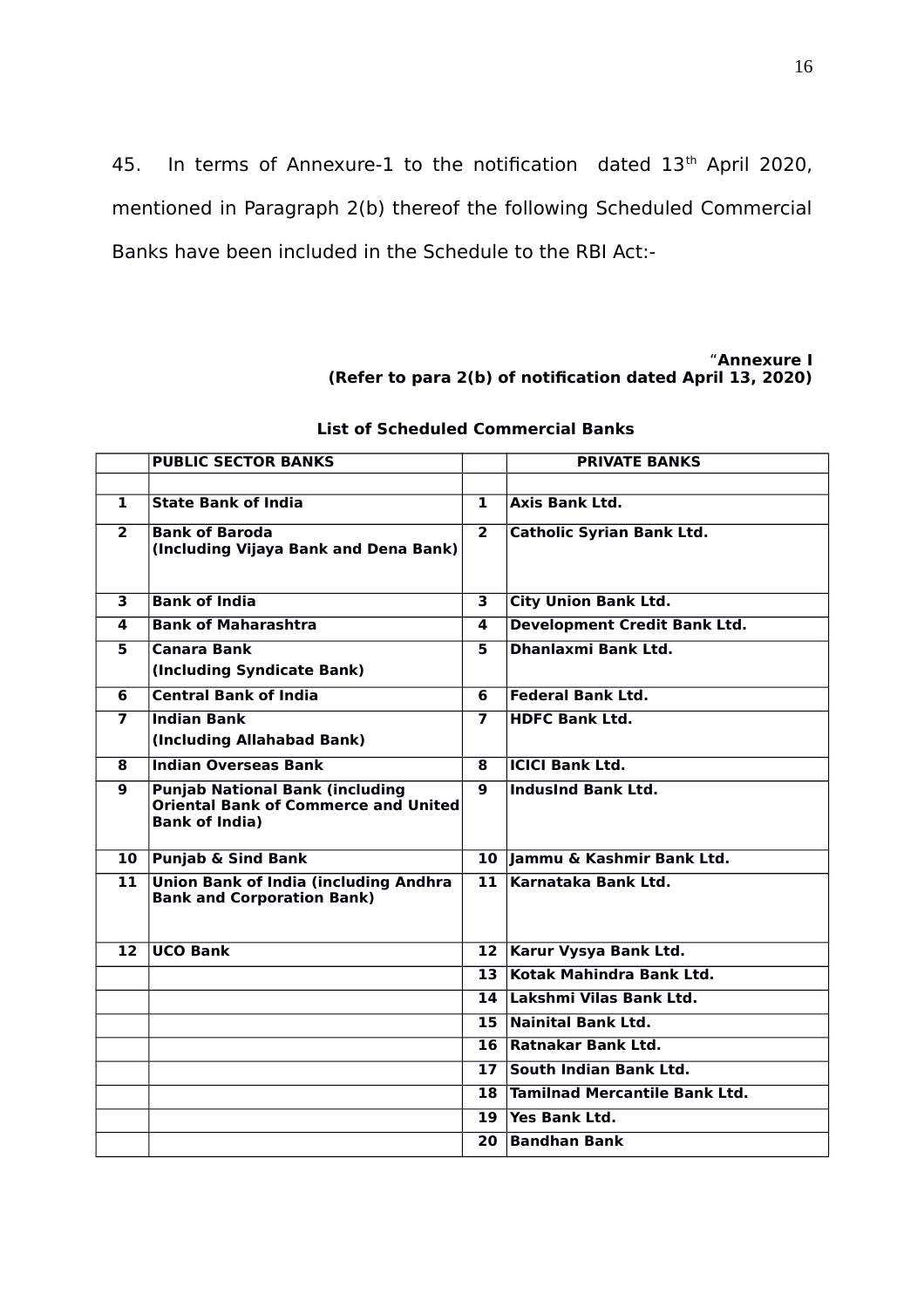|  | 21 | <b>IDFC Bank Ltd.</b> |
|--|----|-----------------------|
|  | 22 | <b>IDBI Bank Ltd</b>  |

| <b>FOREIGN BANKS</b> |                                                                |                 |                                                        |  |  |
|----------------------|----------------------------------------------------------------|-----------------|--------------------------------------------------------|--|--|
| $\mathbf{1}$         | The Royal Bank of Scotland N.V.                                | 23              | Mizuho Corporate Bank Ltd.                             |  |  |
| $\overline{2}$       | Abu Dhabi Commercial Bank Ltd.                                 | 24              | <b>Oman International Bank</b>                         |  |  |
| 3                    | <b>Antewerp Diamond Bank N.V.</b>                              | 25 <sub>1</sub> | Societe Generale                                       |  |  |
| 4                    | Arab Bangladesh Bank Ltd. (AB Bank)                            | 26              | Sonali Bank                                            |  |  |
| 5                    | <b>Bank International Indonesia</b>                            | 27              | <b>Standard Chartered Bank</b>                         |  |  |
| 6                    | <b>Bank of America</b>                                         | 28              | <b>State Bank of Mauritius</b>                         |  |  |
| 7                    | <b>Bank of Bahrain &amp; Kuwait B.S.C.</b>                     | 29              | <b>JSC-VTB Bank</b>                                    |  |  |
| 8                    | <b>Bank of Ceylon</b>                                          | 30              | UBS-AG                                                 |  |  |
| 9                    | <b>Bank of Nova Scotia</b>                                     | 31              | <b>American Express Banking Corporation</b>            |  |  |
|                      | 10 Bank of Tokyo-Mitsubishi Ltd.                               | 32              | <b>First Rand Bank Ltd.</b>                            |  |  |
|                      | 11 Barclays Bank                                               | 33              | <b>Commonwealth Bank of Australia</b>                  |  |  |
|                      | 12 BNP Paribas                                                 | 34              | United Overseas Bank Ltd.                              |  |  |
| 13                   | <b>China Trust Bank</b>                                        | 35              | <b>Credit Suisse A.G.</b>                              |  |  |
| 14                   | <b>Shinhan Bank</b>                                            | 36              | Sberbank                                               |  |  |
| 15                   | Citibank N.A.                                                  | 37              | <b>Australia and New Zealand Banking</b><br>Group Ltd. |  |  |
| 16                   | <b>Credit Agricole Corporate and</b><br><b>Investment Bank</b> | 38              | <b>Rabobank International</b>                          |  |  |
| 17 <sub>1</sub>      | <b>Deutsche Bank</b>                                           | 39              | National Australia Bank                                |  |  |
| 18                   | <b>DBS Bank Ltd.</b>                                           | 40              | Woori Bank                                             |  |  |
| 19                   | <b>Hongkong and Shanghai Banking</b><br>Corpn. Ltd.            | 41              | <b>Industrial &amp; Commercial Bank of China</b>       |  |  |
| 20                   | J.P. Morgan Chase Bank N.A.                                    | 42              | <b>Sumitomo Mitsui Banking Corporation</b>             |  |  |
| 21                   | <b>Krung Thai Bank</b>                                         | 43              | <b>Westpac Banking Corporation</b>                     |  |  |
| $\overline{22}$      | <b>Mashregbank</b>                                             | 44              | <b>Doha Bank</b>                                       |  |  |

46. As a Scheduled Bank and a banking company within the meaning of the Banking Regulation Act, ICBC is governed by the regulatory provisions of the RBI Act and the Banking Regulation Act and the Rules, Regulations, Orders, Notifications etc. issued thereunder. The circulars and directives of the Reserve Bank of India with regard to Bank Guarantees/ Demand Guarantees are binding on ICBC.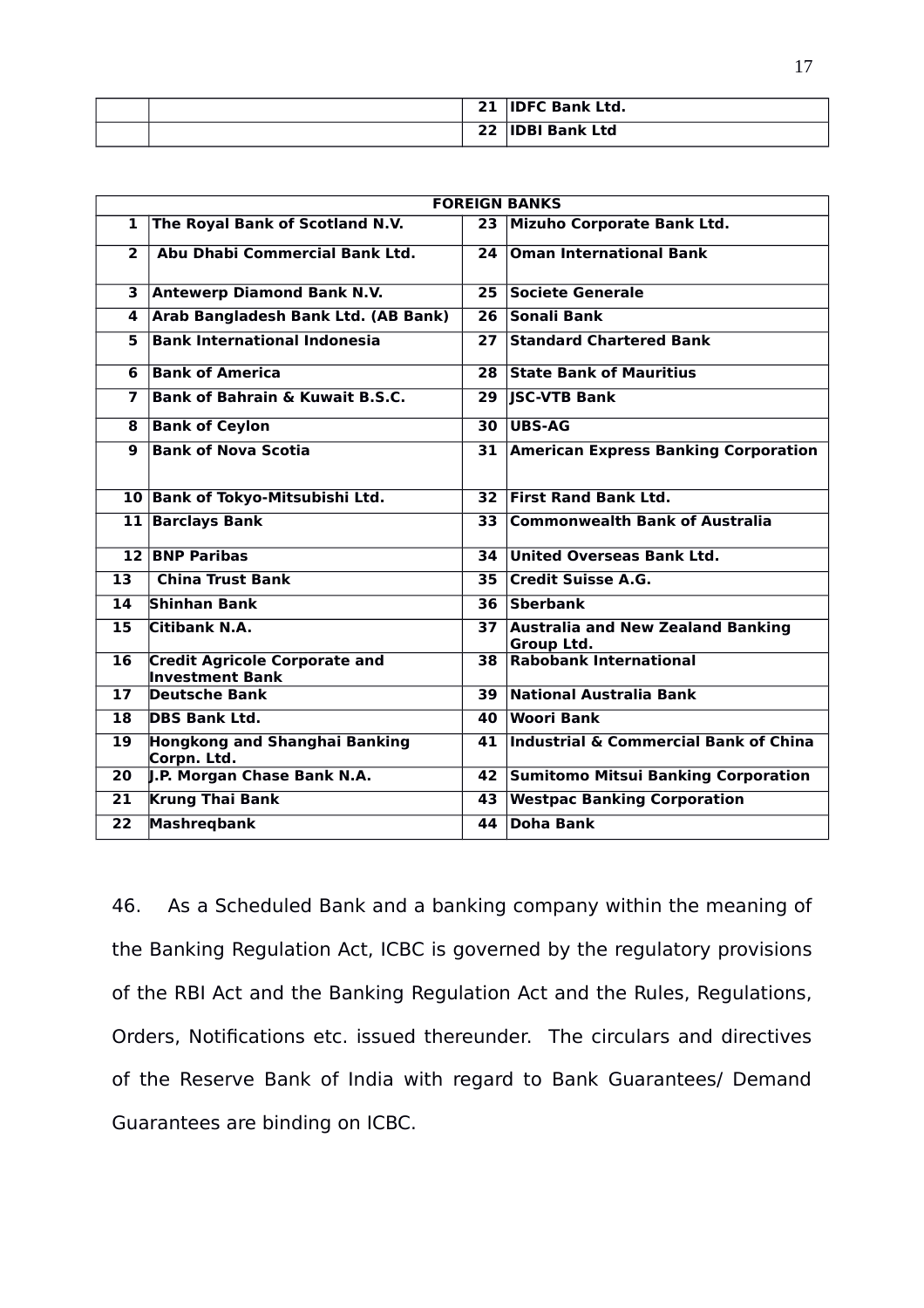47. The RBI Act only defines 'Scheduled Banks' which includes Scheduled Foreign Banks operating in India. The RBI Act or the Second Schedule thereto does not segregate Scheduled Indian Banks. There is no definition of Scheduled Indian Bank in the RBI Act. The regulatory provisions of the RBI Act apply equally to all scheduled banks.

48. However, since there is a list of Scheduled Foreign Banks in India categorized separately in the Second Schedule by Gazette Notifications, it may be presumed that all other banks listed in the Second Schedule in the various categories except the category of Scheduled Foreign Banks, that is, Scheduled Public Sector Banks, Scheduled Private Sector Banks, Scheduled Small Finance Banks, Scheduled Payments Banks, Scheduled Regional Rural Banks are all Scheduled Indian Banks, even though Scheduled Indian Banks do not constitute any distinct category in the Second Schedule to the RBI Act. Since ICBC has its principal branch registered in the People's Republic of China and is listed in the category of Scheduled Foreign Banks in India, the High Court made a distinction between ICBC and a 'Scheduled Indian Bank'.

49. The Annexures to the Special Leave Petition filed in this Court, which form part of the Paper Book in these appeals show that ICBC is not only a Scheduled Bank in India, but it also ranks very high in terms of asset value in atleast three extremely authoritative lists being 'The Banker's Top 1000 World Banks 2018', 'The Forbes Global 2000 2019' and 'The Fortune Global 500 Sub-list of Commercial Banks'.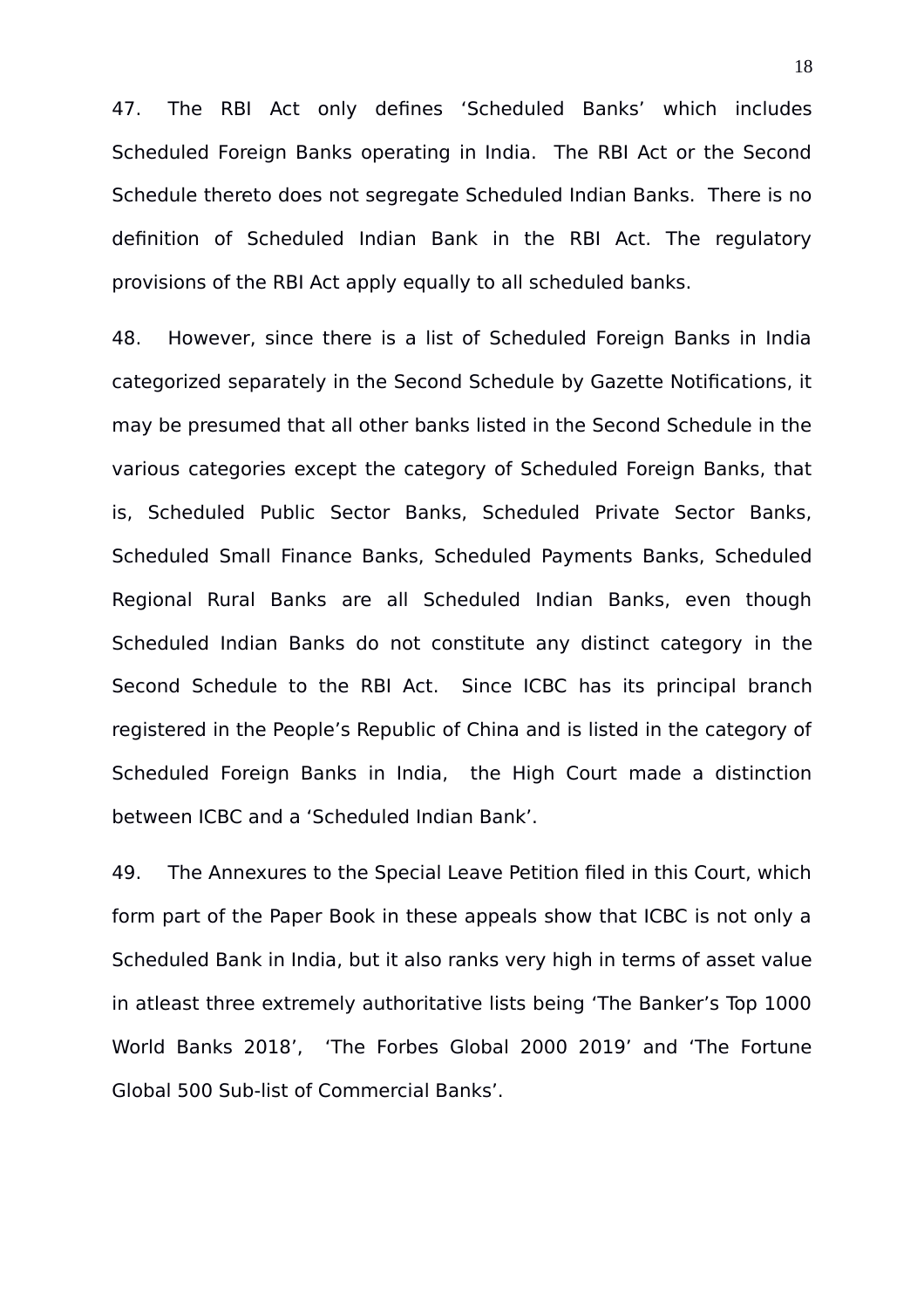50. It is stated by the Appellant that ICBC realized a net profit of RMB 298.7 Billion in the year 2018 with the total value of its assets assessed at 27,699,540 (in RMB Millions). Mr. Vishwanathan submits that ICBC continues to hold the largest total net profit in the global banking industry.

51. It appears that the Mumbai branch of ICBC has set up a fund for an amount of 200 million US Dollars for investment in Indian Micro, Small and Medium Enterprises (MSMEs). It is contended on behalf of the Appellant that this establishes the credibility of ICBC within the Indian Commercial Market.

52. In the Second Schedule to the RBI Act, ICBC is listed in the same category of Scheduled Foreign Banks in India as Standard Chartered Bank, Citi Bank, American Express Banking Corporation, HSBC Limited etc. which are household names in India in the arena of banking. On the other hand, Scheduled Indian Bank, as stated above would include all categories of banks in the Second Schedule except those in the category of Scheduled Foreign Banks. Scheduled Banks would therefore, include Scheduled Private Sector Banks such as Bandhan Bank Limited, City Union Bank Limited, Ratnakar Bank Limited, Dhanalaxmi Bank Limited, Kotak Mahindra Bank Limited, Lakshmi Vilas Bank Limited, Nainital Bank Limited, Yes Bank Limited etc.

53. Mr. Abhishek Manu Singhvi, learned Senior Counsel opposing these appeals on behalf of the respondents could not demonstrate any real prejudice likely to be caused by reason of furnishing of a Bank Guarantee of ICBC in preference to Scheduled Indian Banks nor could he show any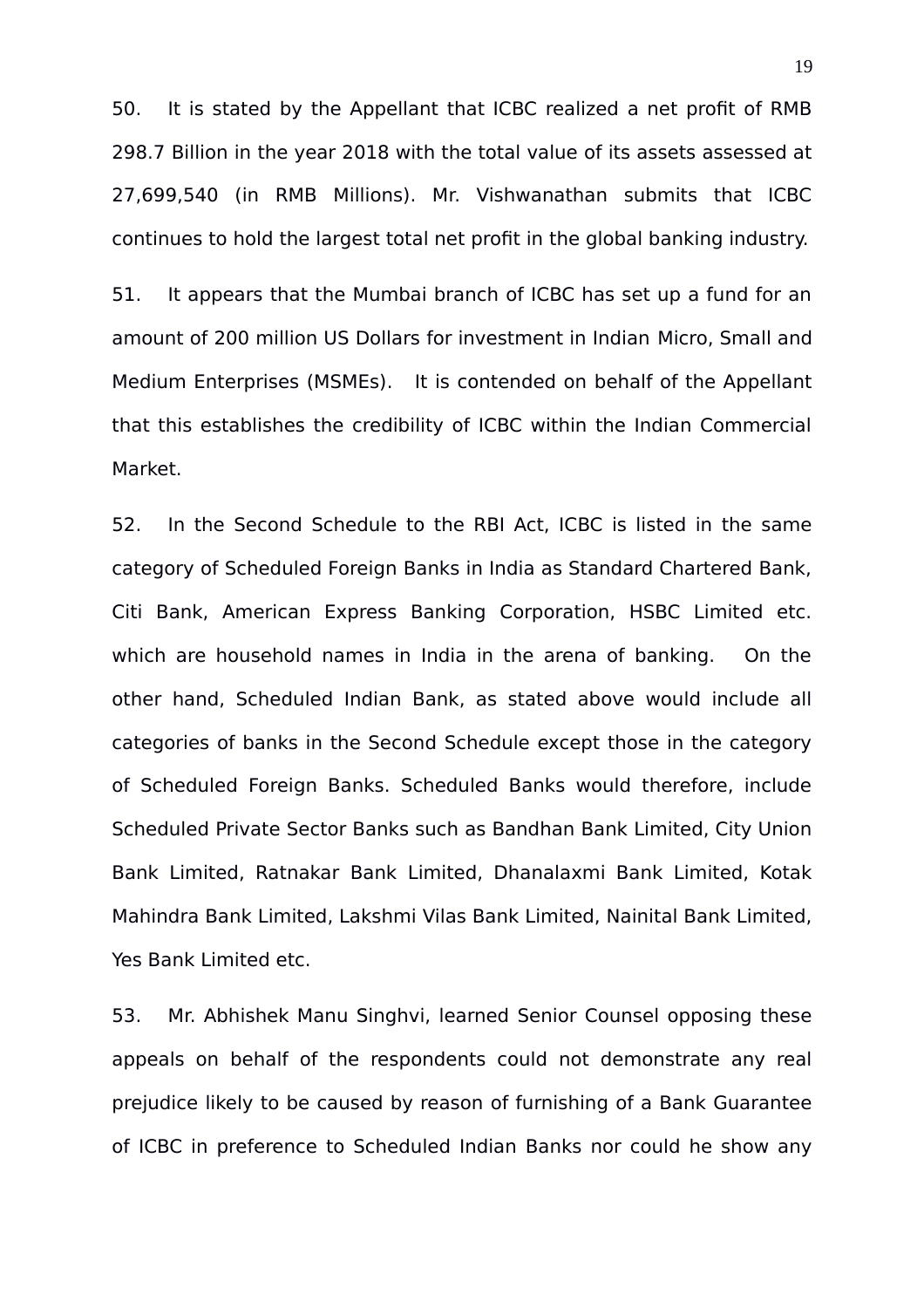plausible reason for preference of Scheduled Private Sector Banks in India to Scheduled Foreign Banks like ICBC.

54. As pleaded in the appeal being FAO (OS) (COMM) No.136 of 2019 the Respondents have not been able to advert to a single instance of default, fraud or any other malpractice of ICBC which could cast any doubt over ICBC's ability or inclination to honour the Bank Guarantee issued by it.

55. It is incomprehensible why Scheduled Private Banks in India should be preferred to Scheduled Foreign Banks in India with high global rating, even though, some Scheduled Private Sector Banks have not even been running well. It would perhaps not be out of place to take judicial notice of reports that in March, 2020, Yes Bank, a private Sector bank, which was on the brink of complete financial collapse, had to be placed under a moratorium by RBI. Yes Bank has been cited by this Court as an example only to illustrate the fallacy of insistence upon the Bank Guarantee of a Scheduled Indian Bank in preference to that of Scheduled Foreign Bank in India, and not to cast any aspersion on the present functioning of Yes bank or any other Scheduled Bank in the Private Sector in India.

56. There can be no doubt that the Court has the discretion to insist on a Bank Guarantee from any specific bank or class of banks to safeguard the interests of the beneficiary of the Bank Guarantee. The Court may legitimately disapprove a Bank Guarantee of a bank with a history which raises doubts with regard to its credibility. In this case, there is nothing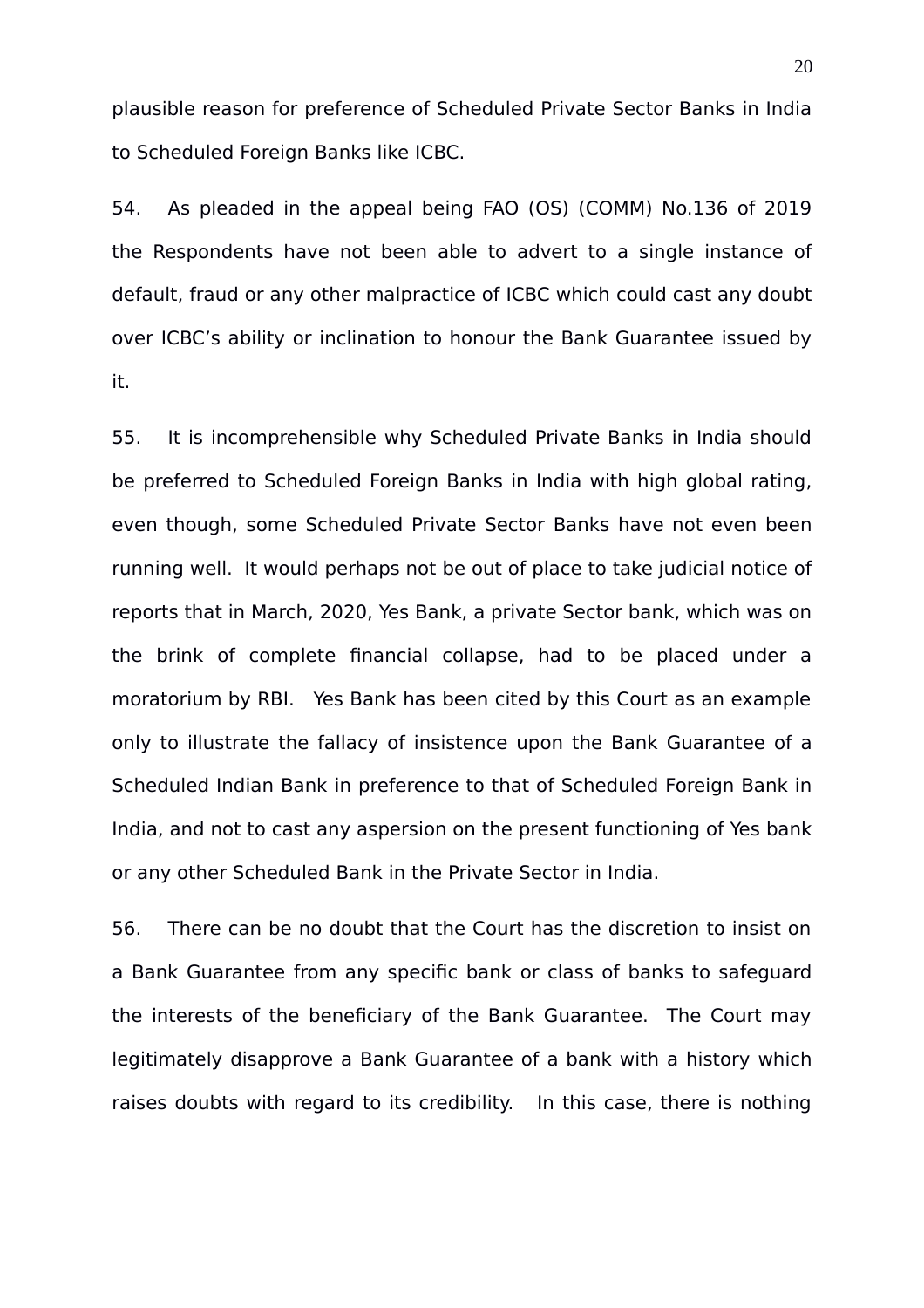on record to give rise to any doubts with regard to the credibility of ICBC or its financial ability or willingness to honour guarantees.

57. In the absence of any adverse material against ICBC and in the light of a plethora of reports showing its financial soundness, I am of the view that the High Court erred in directing the Appellant to replace the Bank Guarantee of ICBC, already furnished pursuant to an order of Court passed on 12.02.2019, with another Bank Guarantee, oblivious of the practical realities in the arena of banking activities, specially the difficulties in obtaining a Bank Guarantee from banks with which the applicant has no transaction and ignoring the cost already incurred by the Appellant by way of bank charges for obtaining the guarantee.

58. Mr. Singhvi, more as an argument in desperation, submitted that the Petitioner would not have incurred so much expenditure if it had complied with the order dated 09.04.2019 instead of taking recourse to different proceedings before Court. Prompt compliance with the order of 09.04.2019 may have saved the Appellant the costs of renewal of the Bank Guarantee. However, the initial amount of about Rs.30 lakhs had already been spent long before the order dated 09.04.2019 was passed.

59. As discussed above, all that is required for invocation of the Bank Guarantee is an order of the High Court in the proceedings relating to the Arbitral Award. The statement that the guarantee is subject to the URDG does not dilute the guarantee or make it conditional. Mr. Singhvi's client has not been able to demonstrate how the URDG can cause any prejudice to the beneficiary of the Bank Guarantee. Having passed an order on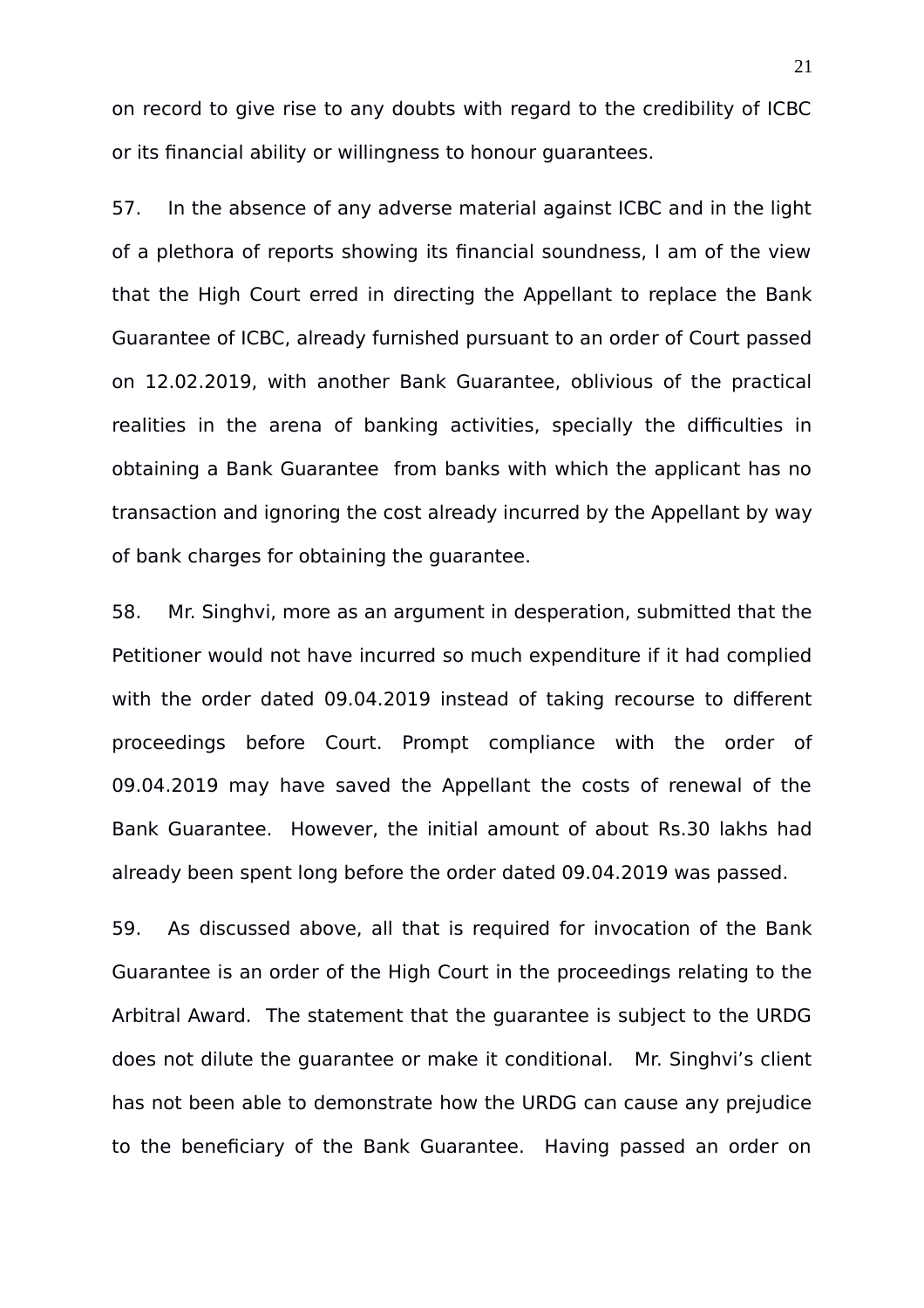12.02.2019 which directed "..Further, the bank guarantee in the sum of Rs.30 crores will be that of a scheduled bank located in India..." on the basis of which the Appellant altered its position to its detriment by extending Rs.30 lakhs in obtaining a Bank Guarantee of ICBC. The High Court was not justified in altering and/or modifying the said direction after almost two months and after its compliance.

60. For the reasons discussed above, the appeal from the impugned judgment and order of the Division Bench dated 27.11.2020 in FAO(OS) (COMM) No. 136 of 2019 is allowed. The impugned judgment and order of the Division Bench dated 27.11.2020 in FAO(OS) (COMM) No. 136 of 2019 and orders dated 09.04.2019 and 16.05.2019 in OMP (I) (COMM) 523/2017 are set aside.

## **….……………………………………. J. [INDIRA BANERJEE]**

**New Delhi; August 24, 2021**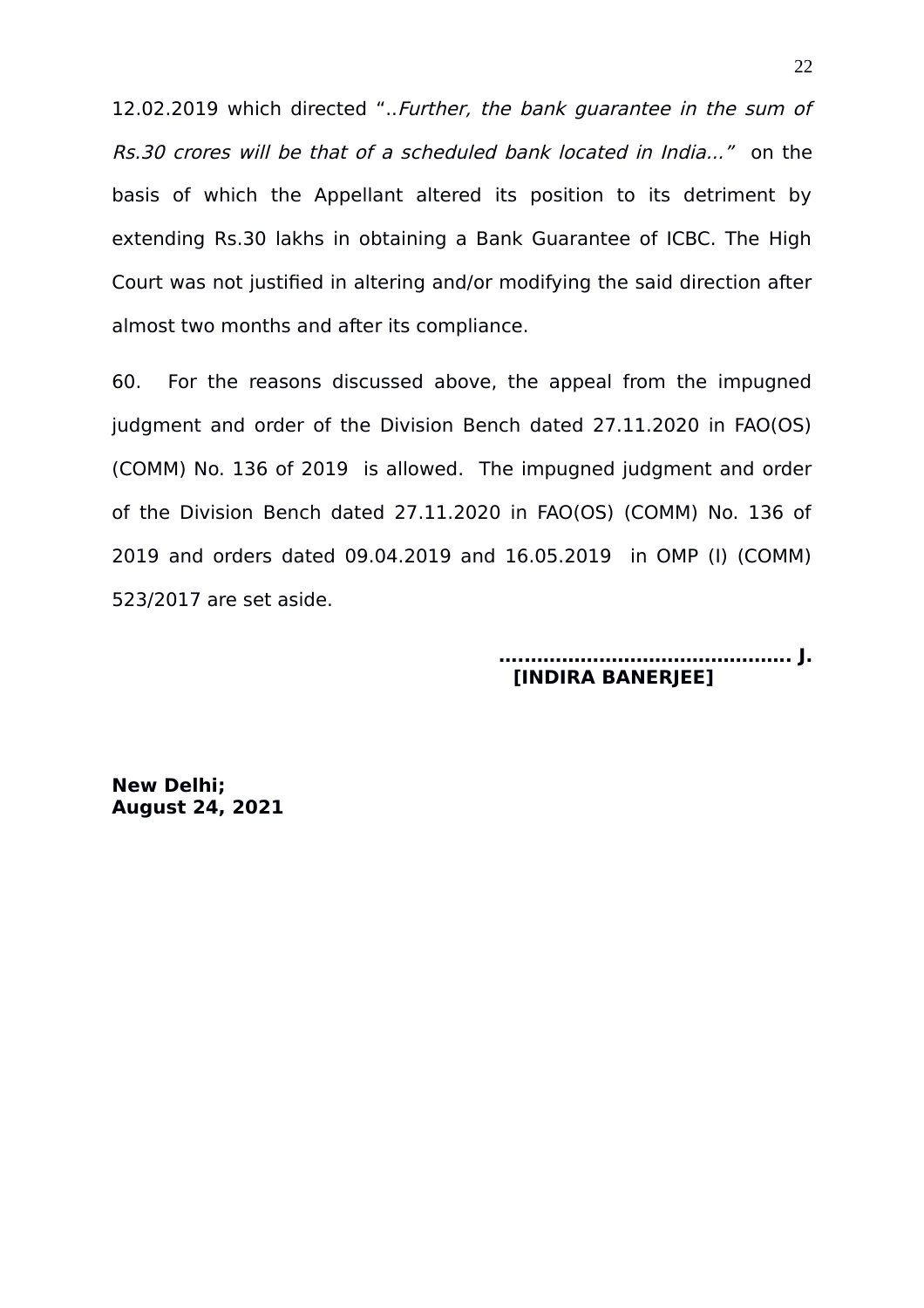## IN THE SUPREME COURT OF INDIA

# CIVIL APPELLATE JURISDICTION

#### SPECIAL LEAVE PETITION (CIVIL) NO. 11476-77 OF 2021

# SEPCO ELECTRIC POWER CONSTRUCTION CORPORATION  $\ldots$ PETITIONER(S)

#### **VERSUS**

POWER MECH PROJECTS LTD. ... RESPONDENT(S)

### **O R D E R**

1. Despite a fine analysis by my learned sister, of the relevant provisions of the Reserve Bank of India Act, 1934 and the Banking Regulation Act, 1949 and the fine distinction that the Hon'ble Judge has brought out between a 'scheduled Bank' defined in the Act, in contrast to a 'scheduled Indian Bank' not defined anywhere statutorily, I regret my inability to persuade myself to agree to the view taken by my learned sister. In my considered view, the special leave petitions deserve to be dismissed. The reasons are provided herein below.

2. As pointed out by my sister, the award-debtor has come up with these Special Leave Petitions challenging *(i)* the dismissal of an appeal under Section 37 of the Arbitration and Conciliation Act, 1996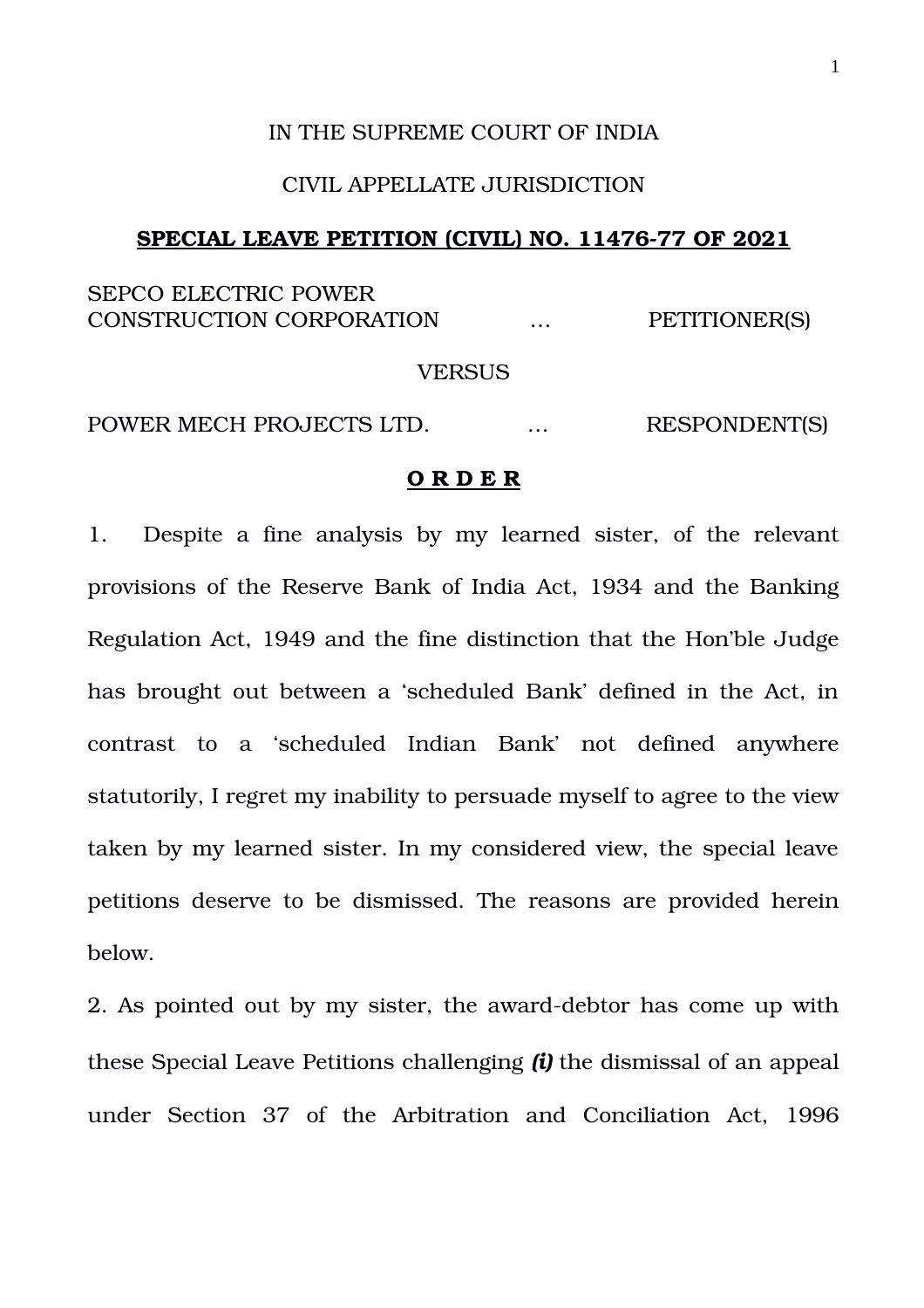(hereinafter referred to as the 'Act'); and *(ii)* the dismissal of a review petition arising there from. The appeal under section 37 of the Act arose out of the rejection of a petition for recalling an order passed in an application for interim measure under Section 9 of the Act.

3. The petitioner suffered an arbitration award dated 17.10.2017 in a sum of Rs.142,41,14,499/. The award is the subject matter of challenge in a petition OMP(COMM.)No.432 of 2017 under Section 34 of the Act. It appears that the petition under Section 34 was accompanied by an application for stay of execution of the award, but the same has not yet been finally disposed of.

4. However the respondent filed an independent petition under Section 9 of the Act, and sought a direction to the petitioner to secure the award amount. In the said petition in I.A.No.11128 of 2018 in OMP (I)(COMM.)No.523 of 2017, an order was passed on 12.02.2019. Since the genesis of the dispute before us could be traced to the said order, it is extracted as follows:

> "1. Mr. Sethi, learned senior counsel for the respondent, says that he will file an affidavit stating therein the following:

(i) The list of assets which find mention in the valuers' report along with their location and valuation given by the valuer.

(ii) The list of assets which, according to him, the valuer has not valued. In respect of these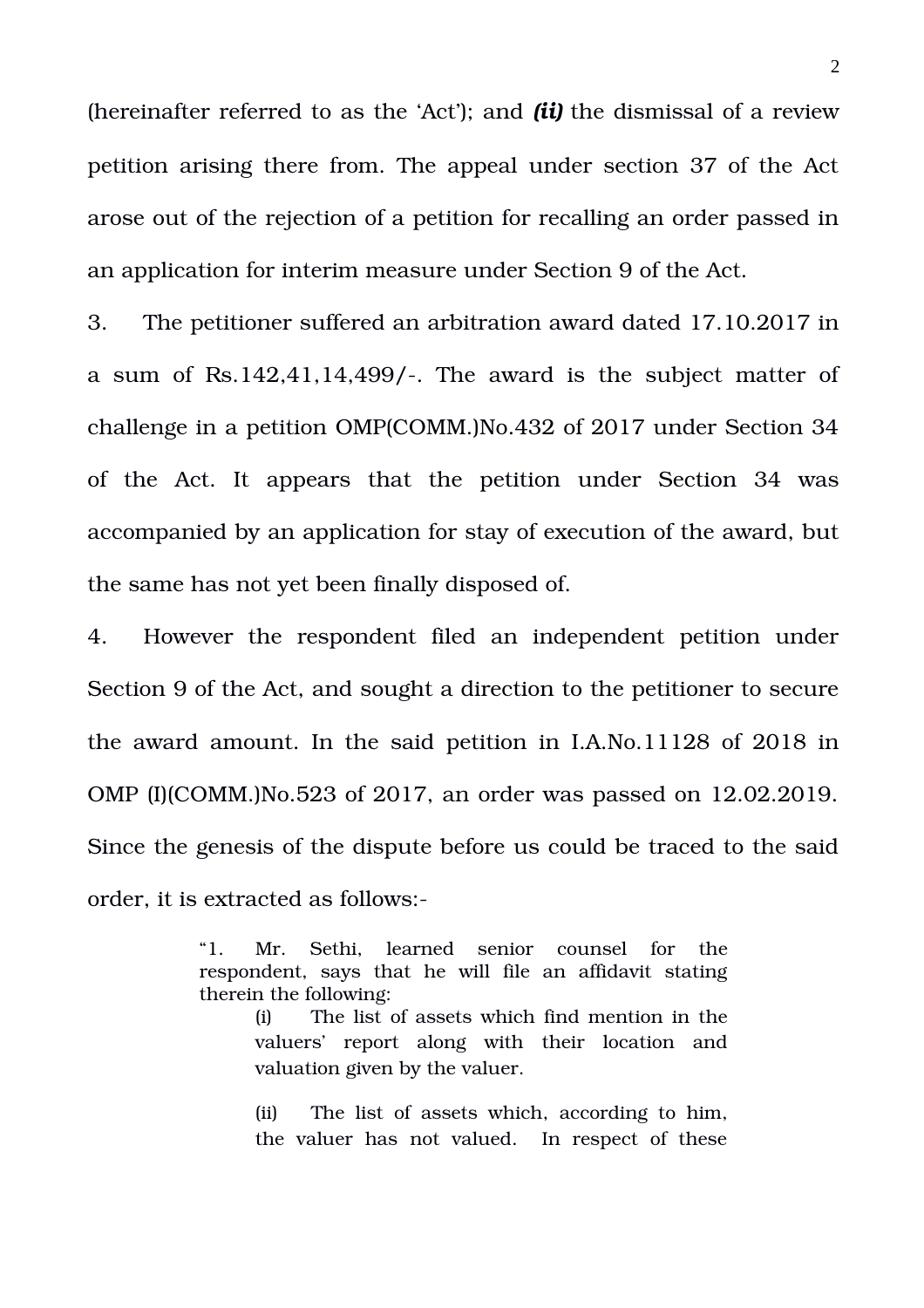assets their location and approximate valuation will also be given.

# (iii) *Furnish a bank guarantee in the sum of Rs.30 crores of a scheduled Indian bank*.

2. Learned senior counsel says that on account of the spring festival in China, it could take at least six (6) weeks to furnish the bank guarantee.

3. Mr. Sethi says, however, the affidavit can be furnished within the next two (2) weeks. It is ordered accordingly.

4. The Judgment Debtor will file the affidavit within two (2) weeks; with a copy being furnished to the counsel for the decree holder.

5. Insofar as the bank guarantee is concerned, it will be furnished within 6 weeks as indicated by the counsel.

# 6. Further, *the bank guarantee in the sum of Rs.30 crores will be that of a scheduled bank located in India*.

7. Renotify the matter on 31.7.2019.

8. In the meanwhile, the Judgment Debtor will continue to make deposit with the Registry of this Court in terms of the order dated 24.7.2018."

5. Pursuant to the aforesaid order, the petitioner furnished a bank

guarantee issued by the Industrial and Commercial Bank of China

Limited, Mumbai Branch dated 22.03.2019 (hereinafter referred to

ICBC).

6. It appears that thereafter the respondent moved another application in I.A.No.5185 of 2019 in OMP(I)(COMM.) No.523 of 2017 seeking Garnishee Orders in respect of the amounts that the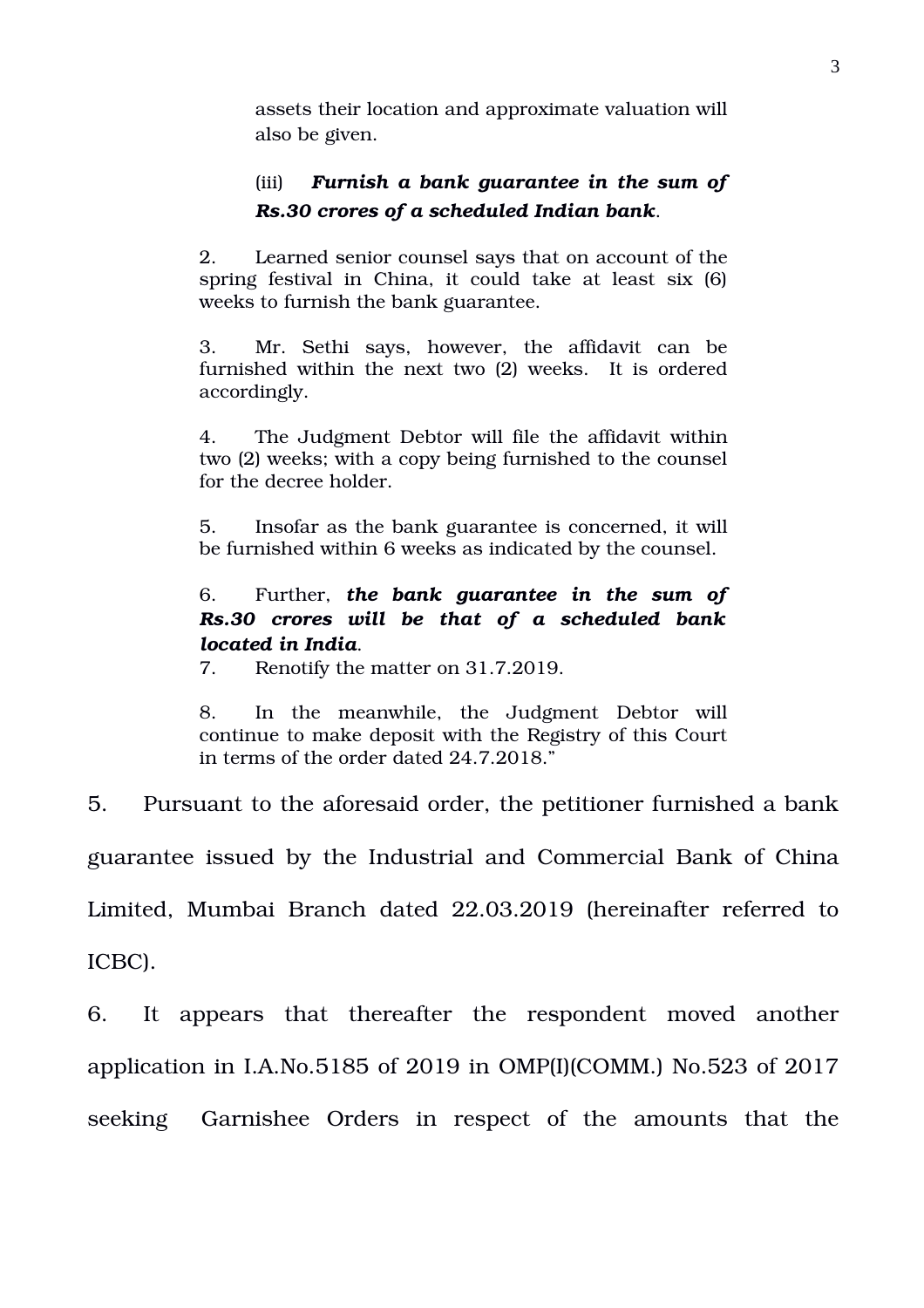petitioner was entitled to receive under a settlement agreement entered into with one of their customers. While dealing with the said application, the learned Judge found that instead of furnishing a bank guarantee of *a scheduled Indian bank*, the petitioner had furnished bank guarantee of ICBC, in view of the confusion created in paragraph 6 of the order dated 12.02.2019. Therefore, by an order passed on 09.04.2019, in I.A.No.5185 of 2019, the learned Judge directed the petitioner to substitute the bank guarantee of ICBC, with a bank guarantee of a scheduled Indian bank. The relevant portion of the order passed by the learned judge in I.A.No.5185 of 2019 dated 09.04.2019 reads as follows:

> "… … … 5. Furthermore, Mr. Sethi says that in compliance of the order dated 12.02.2019 which required the respondent to furnish a bank guarantee of a Scheduled Bank, the respondent has complied with the same and submitted a bank guarantee of Industrial and Commercial Bank of china Limited (in short "ICBC")

> 6. However, **a careful perusal of the order would show that Mr. Sethi had offered to furnish a bank guarantee of a Scheduled Indian bank and that while dictating the operative part of the order, I had indicated that it would be a scheduled bank located in India, therefore, the confusion, if any caused is now removed**. The respondent will substitute the bank guarantee filed with a guarantee of a Scheduled Indian bank of an equivalent value. … … …"

7. It is relevant to point out here that the order dated 09.04.2019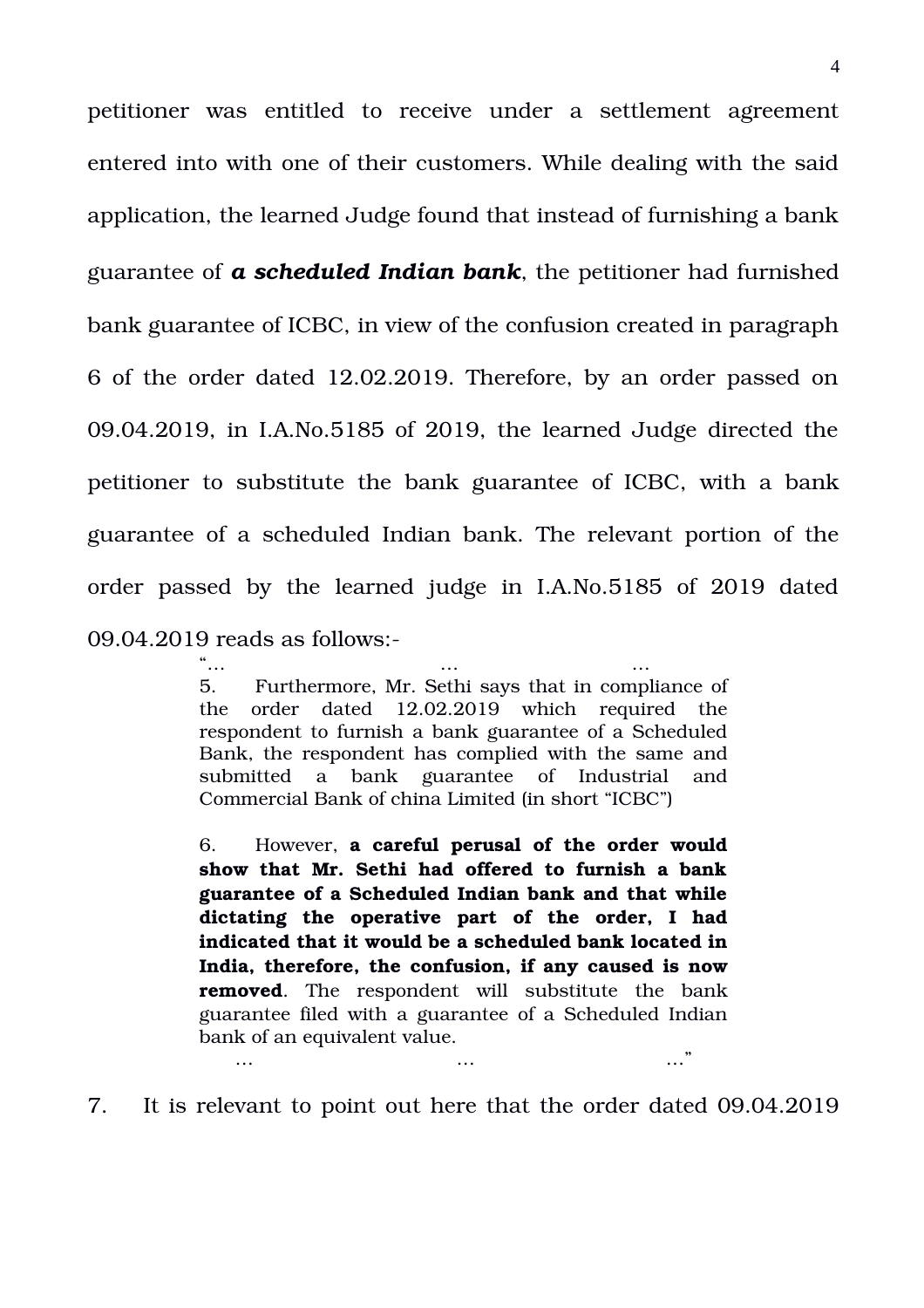was passed by the very same Judge who passed the order dated 12.02.2019. The learned Judge was thus aware of what transpired in court on 12.02.2019 and hence recorded in the order dated 09.04.2019 as to what happened in court on  $12.02.2019$ . It is needless to emphasize that what is recorded in a judicial order about what transpired during the hearing in court, is to be taken to be a correct reflection of what transpired.

8. However, the petitioner filed an application in I.A.No.7096 of 2019 seeking to recall the directions contained in paragraph 6 of the order dated 09.04.2019. The main grievance as projected by the petitioner in the said petition was that the non-acceptance of the bank guarantee furnished by ICBC may be taken as a reflection on the reputation of the bank.

9. But by an order dated 16.05.2019, the learned Judge dismissed I.A.No.7096 of 2019, clarifying that the credentials of ICBC are not at all doubted and that what was sought to be done by the order dated 09.04.2019, was merely to correct an error that crept in the order dated 12.02.2019. Paragraph 5 of the order dated 16.05.2019 reads as follows:

> "… … … 5. I may clarify, at the outset, that it is not this court's endeavour to doubt in any manner the credentials of ICBC. **The record, however, shows that the**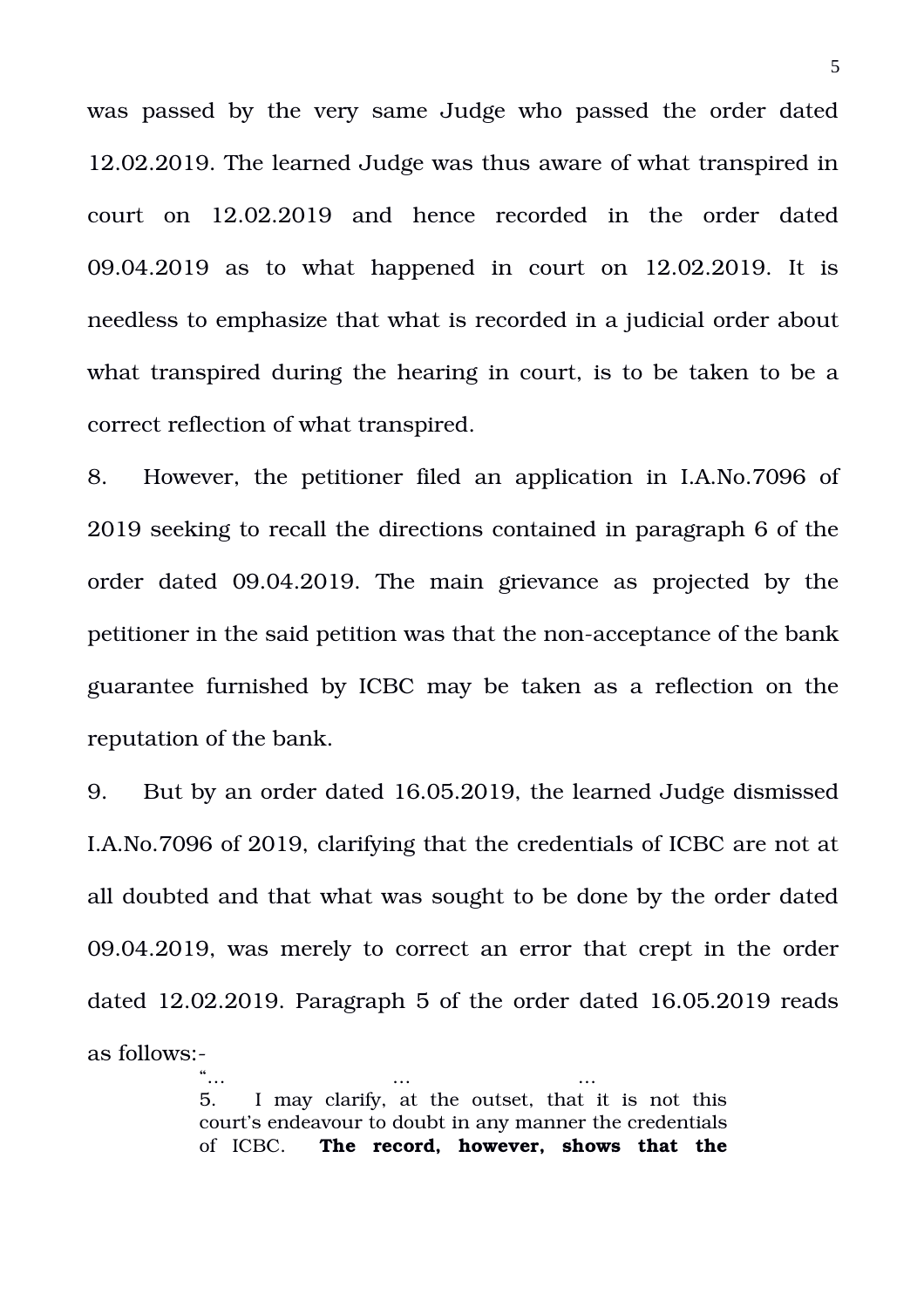**applicant/respondent had in fact, on its own, offered to furnish a bank guarantee of a Scheduled Indian Bank**. The confusion, if any, in the mind of the applicant/respondent, as rightly pointed out by Mr. Nigam, was removed on 09.04.2019. The applicant/respondent has moved this application after nearly four weeks of the clarification issued in that behalf. Thus, having passed an order based, essentially, on the offer made by the counsel for the applicant/respondent, I do not see any good reason to recall the direction. …"

10. Challenging the order dated 16.05.2019, passed in I.A.No. 7096 of 2019, the petitioner moved an intra-court appeal in FAO(OS) (COMM.)No.136 of 2019 under Section 37 of the Act read with Section 13 of the Commercial Courts Act, 2015. This appeal was dismissed by the Division Bench by an order dated 27.11.2020 primarily on the ground that the order under appeal was an interim one which is largely discretionary and that the scope and power of the appellate court in appeals against interim orders is limited to certain factors.

11. The petitioner thereafter moved an application for review in R.P.No.5 of 2021 seeking a review of the order dated 27.11.2020. The review petition was dismissed by an order dated 12.03.2021. Therefore, challenging the dismissal of the appeal and the dismissal of the review petition, the petitioner has come up with these Special Leave Petitions.

12. Thus we have 2 Special Leave Petitions, one challenging the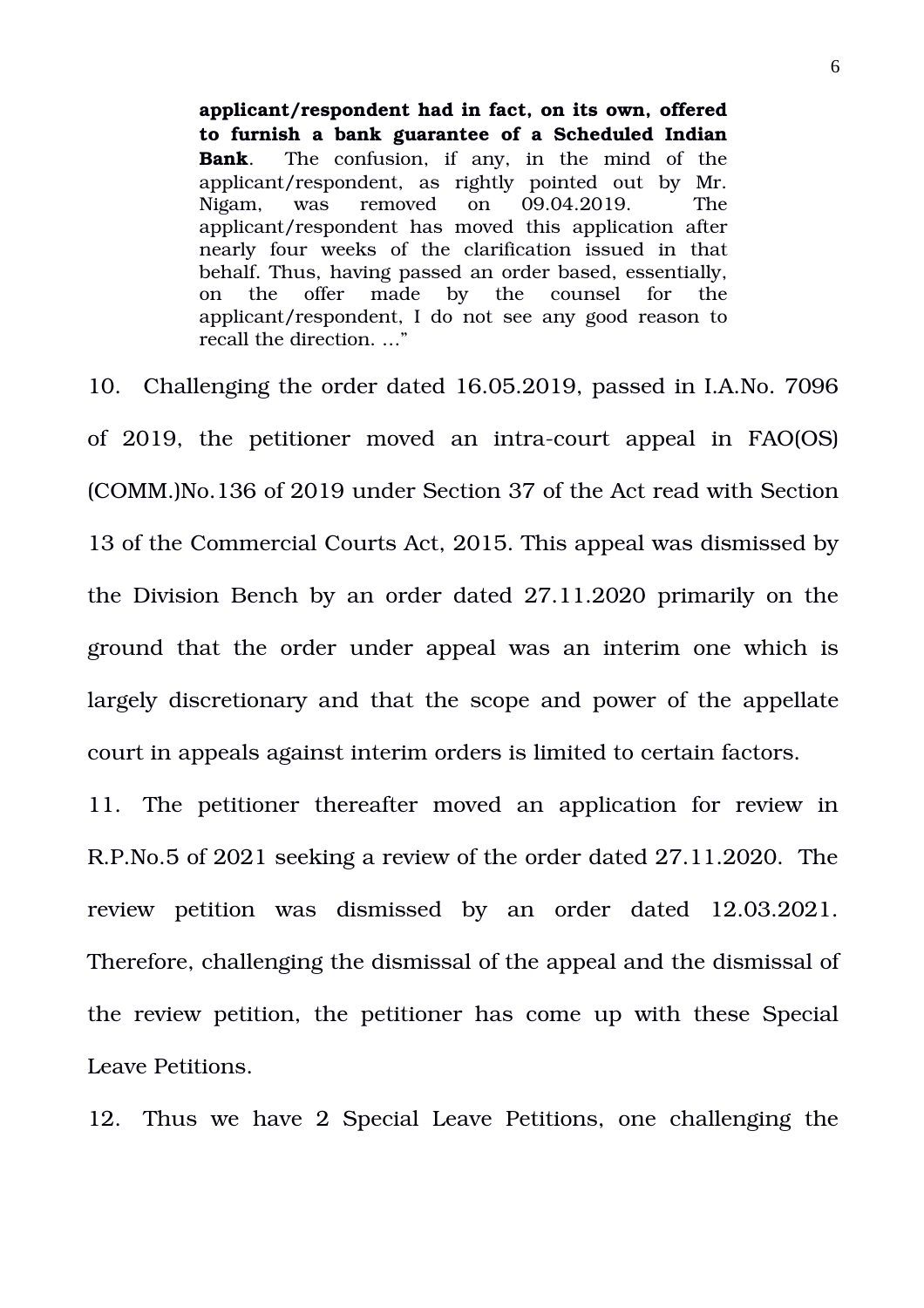dismissal of the appeal under section 37 and another challenging the dismissal of the review petition. The SLP arising out of the order passed in the review petition deserves to be thrown out without much ado, since the refusal of a court to review its order due to the absence of the parameters prescribed in Order 47 Rule 1 CPC, cannot give rise to a substantial question of law of public importance, warranting our interference under Article 136.

13. In so far as the other SLP challenging the order passed in the appeal under Section 37 of the Act is concerned, the same arises out of an interim order passed under Section 9 of the Act. As rightly observed by the Division Bench of the High Court, interim orders are discretionary and there is no question of interference with the exercise of the discretion, even in an intra-court appeal, much less in an SLP under Article 136.

14. All that the learned Judge did on 09.04.2019, was to correct a mistake that inadvertently crept in his order. The correction that the learned Judge sought to make, was in tune with the very offer made by the petitioner at the first instance on 12.02.2019. When an interim order has been passed particularly in a fact situation arising out of an offer made by one of the parties, especially by the very same learned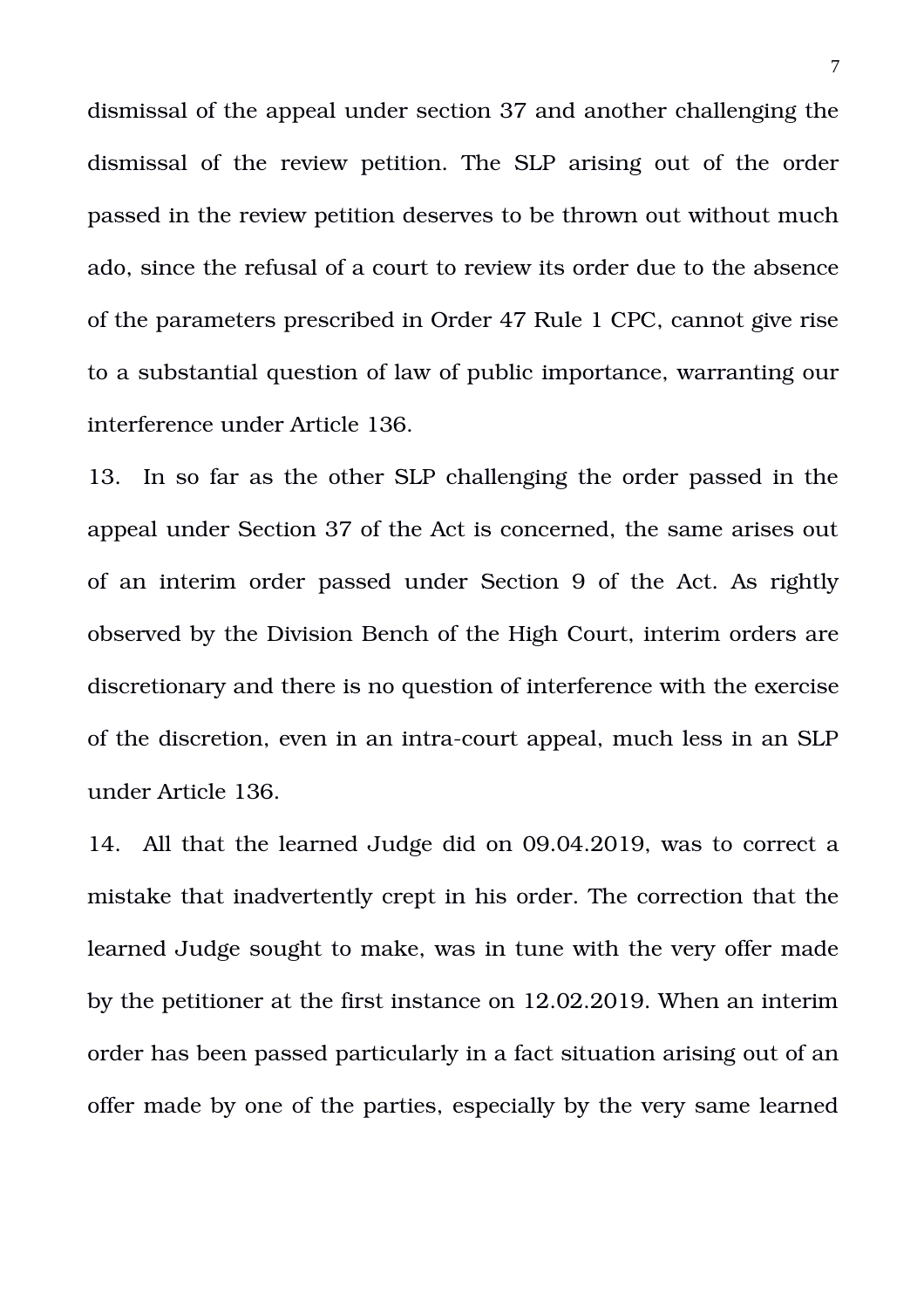Judge, I fail to understand how the case can be elevated to the status of one raising a substantial question of law warranting our interference under Article 136.

15. I have extracted in full, the first order dated 12.02.2019 and the relevant portions of the orders dated 09.04.2019 and 16.05.2019. The order dated 12.02.2019 shows *(i)* that it was not an adjudicatory order but passed entirely on the basis of an offer made by the petitioner herein; and *(ii)* that paragraphs 4 and 5 of the order gave two weeks time to the petitioner to file an affidavit and six weeks time to furnish bank guarantee. The statement of the learned senior counsel for the petitioner to file an affidavit is recorded in paragraph 1 of the order dated 12.02.2019. Paragraph 1 of the order dated 12.2.2019 indicates three items with respect to which the petitioner undertook to file an affidavit. Item no. (iii) of paragraph 1 is very specific that one of the contents of the affidavit should be to furnish a bank guarantee in a sum of Rs.30 crores of a '**scheduled Indian bank**'. Paragraph 5 directs the petitioner **to furnish bank guarantee within six weeks 'as indicated by the counsel**'.

16. To a pointed question whether an affidavit containing all the three items mentioned in paragraph 1 was filed or not, as directed in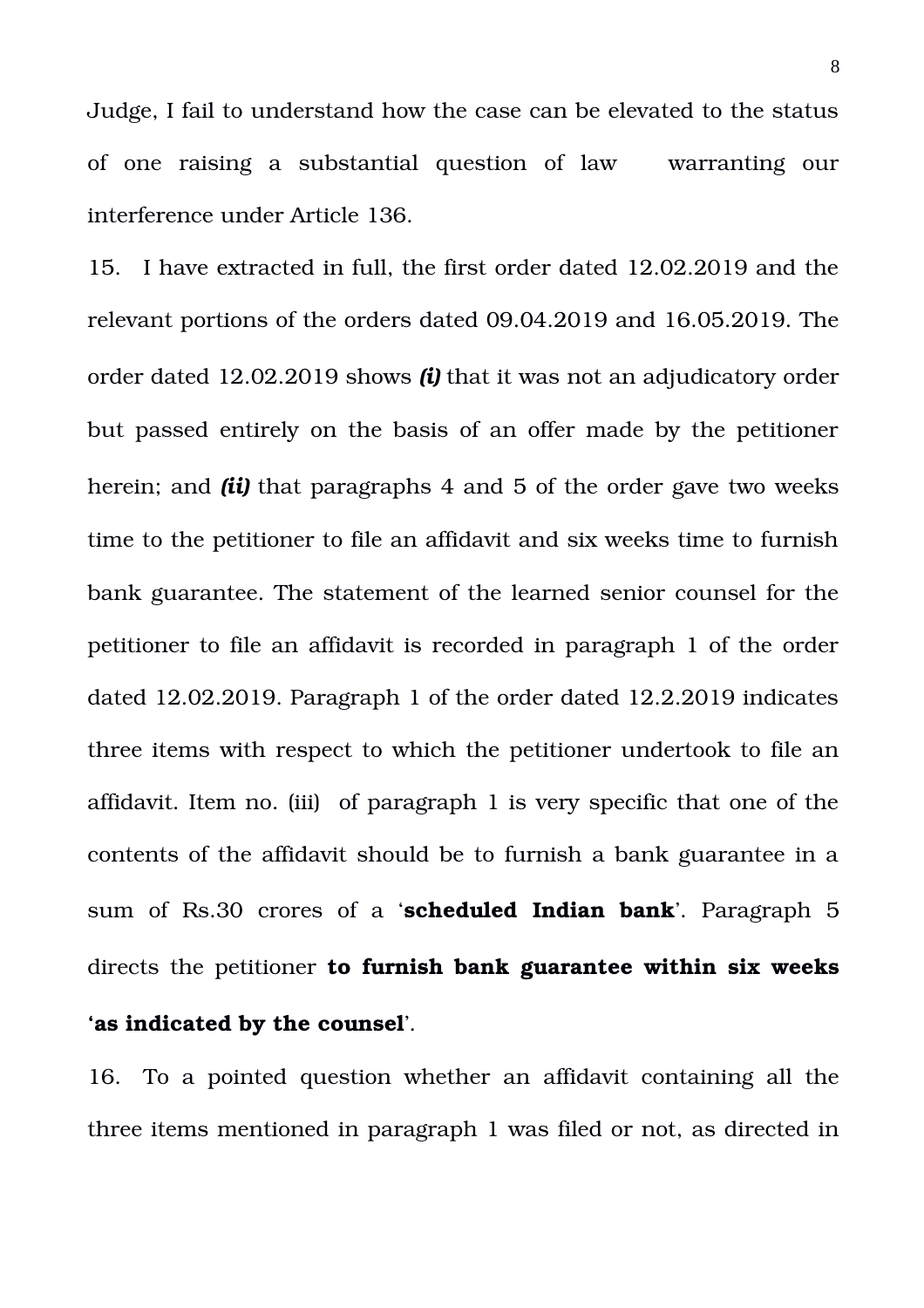paragraph 4 of the order dated 12.02.2019, the reply of Mr. K.V. Vishwanathan, learned senior counsel for the petitioner was that an affidavit containing the matters indicated in Item Nos. (i) and (ii) of paragraph 1 of the order was filed and that in view of the directions contained in paragraph 6 to furnish a bank guarantee of a scheduled bank located in India, there was no necessity to incorporate in the affidavit, the matter covered by Item No.(iii) of paragraph 1.

17. But I do not agree. If a party to a proceeding invites an order by making an offer, he is obliged to honour the commitment made in the form of the offer. The contention of Mr. K.V. Vishwanathan that his client's offer in paragraph 1(iii) of the order dated 12.02.2019 to furnish a bank guarantee of a scheduled Indian bank stood modified by paragraph 6 of the order, is not acceptable. This is for the reason that the very same learned Judge from whom the order dated 12.02.2019 was invited, clarified on 09.04.2019 that what he had in mind was what was actually offered by the petitioner. Once the same learned Judge has clarified that there was no intention to accept the offer made by the petitioner with a modification, it is not open to the appellate court to upset the discretion exercised by the learned Judge. 18. Both in the orders dated 09.04.2019 and 16.05.2019, the very same learned Judge had clarified *(i)* as to what transpired in court; *(ii)*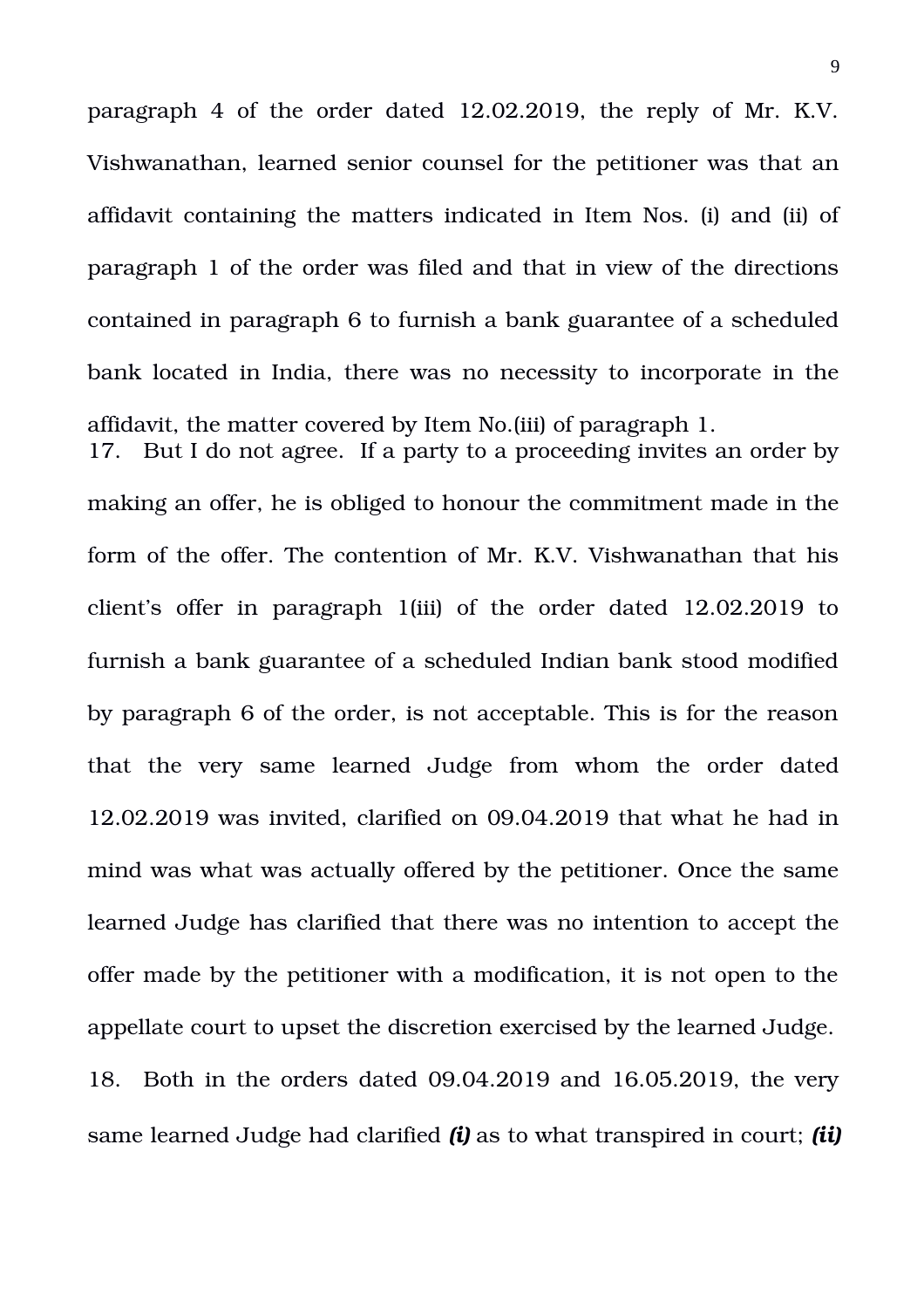as to what was offered; and *(iii)* as to what was the purport of the order dated 12.02.2019. Therefore, the matter should be allowed to rest there.

19. Even the contention that the credentials of ICBC will be taken to have been doubted, was considered by the learned Judge in his order dated 09.04.2019 and the matter was clarified. Therefore, the question of any harm to the reputation of ICBC does not arise.

20. Lastly it is contended by Mr. K.V. Vishwanathan, learned senior counsel for the petitioner that the bank guarantee was taken by the petitioner from ICBC, upon payment of a non-refundable charge of Rs.30 lakhs and that therefore assuming that there was a mistake on the part of the Court, it cannot be corrected by the Court resulting in a financial loss of Rs.30 lakhs to the petitioner. The maxim "*actus curiae neminem gravabit" is sought to be invoked by the learned senior counsel for the petitioner.*

*21. But in my considered view the petitioner has to blame itself, for the loss if any. The order dated 12.02.2019 gave (i) two weeks time to the petitioner to file an affidavit incorporating all the three items of matters indicated in paragraph 1 of the order dated 12.02.2019; and (ii) six weeks time to furnish bank guarantee as indicated by the*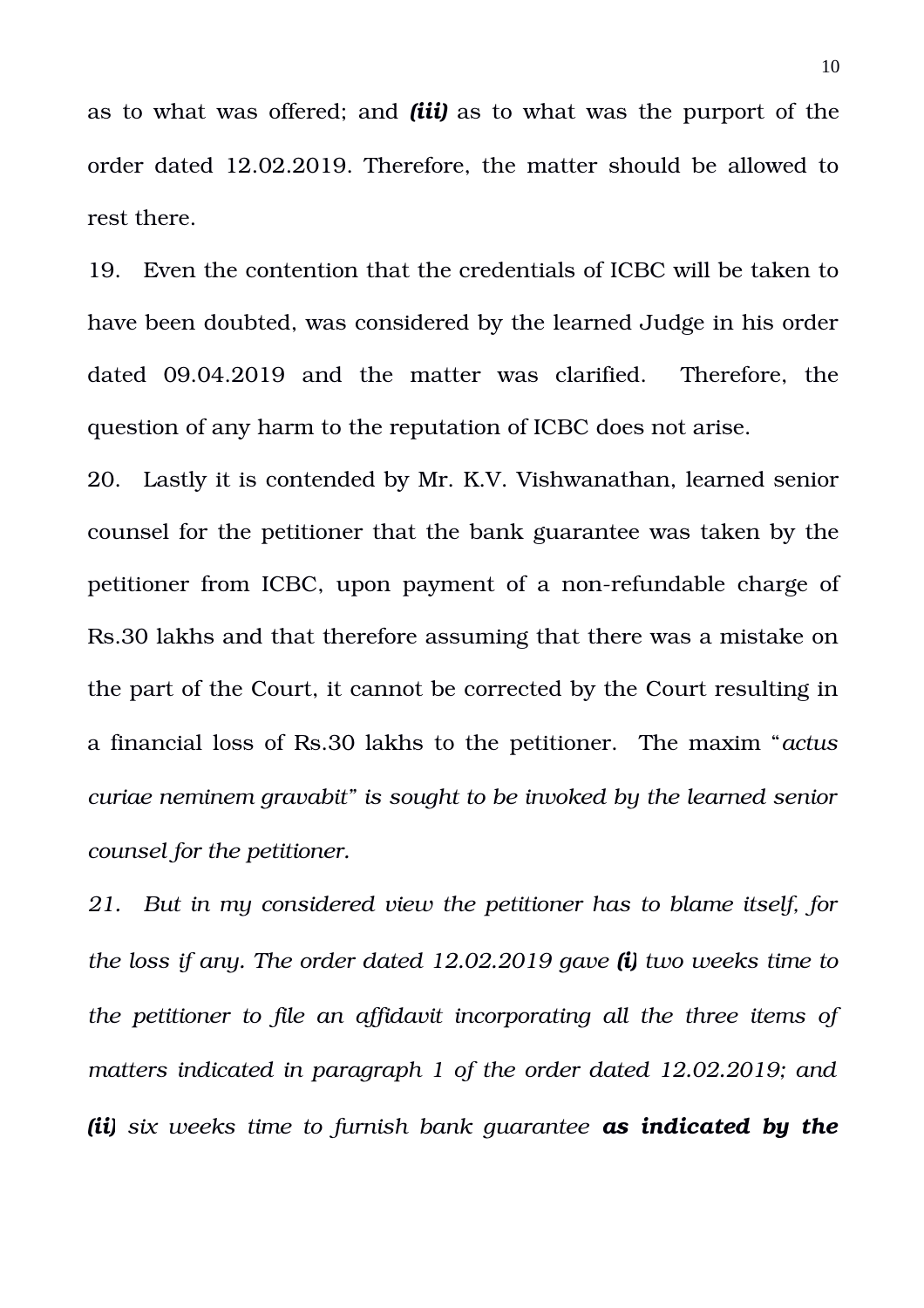*counsel. Therefore the petitioner ought to have filed an affidavit containing all the three ingredients, before taking the bank guarantee from ICBC. If they had done so, the affidavit would have contained a statement, in tune either with what was undertaken by them or with what was mentioned in the order. The filing of an affidavit in such a manner, would have given a wake up call to the respondents and shown the bonafides of the petitioner. But without doing so, the petitioner filed an affidavit containing only those matters covered by Items (i) and (ii) of paragraph 1 and thereafter furnished a bank guarantee of ICBC. Since the petitioner did not adopt a course of action as undertaken by them, it is not open to them to say that they were misled by the direction in paragraph 6 of the order dated 12.02.2019 and that therefore they should not be prejudiced on account of a mistake committed by the court.*

*22. This is a case where the petitioner, after making a clear offer to furnish a bank guarantee of a scheduled Indian bank, has chosen to take advantage of a mistake that crept in paragraph 6 of the order. Therefore, he is not entitled to take advantage of the Latin maxim "actus curiae neminem gravabit".*

*23. In my humble considered view, these special leave petitions do not*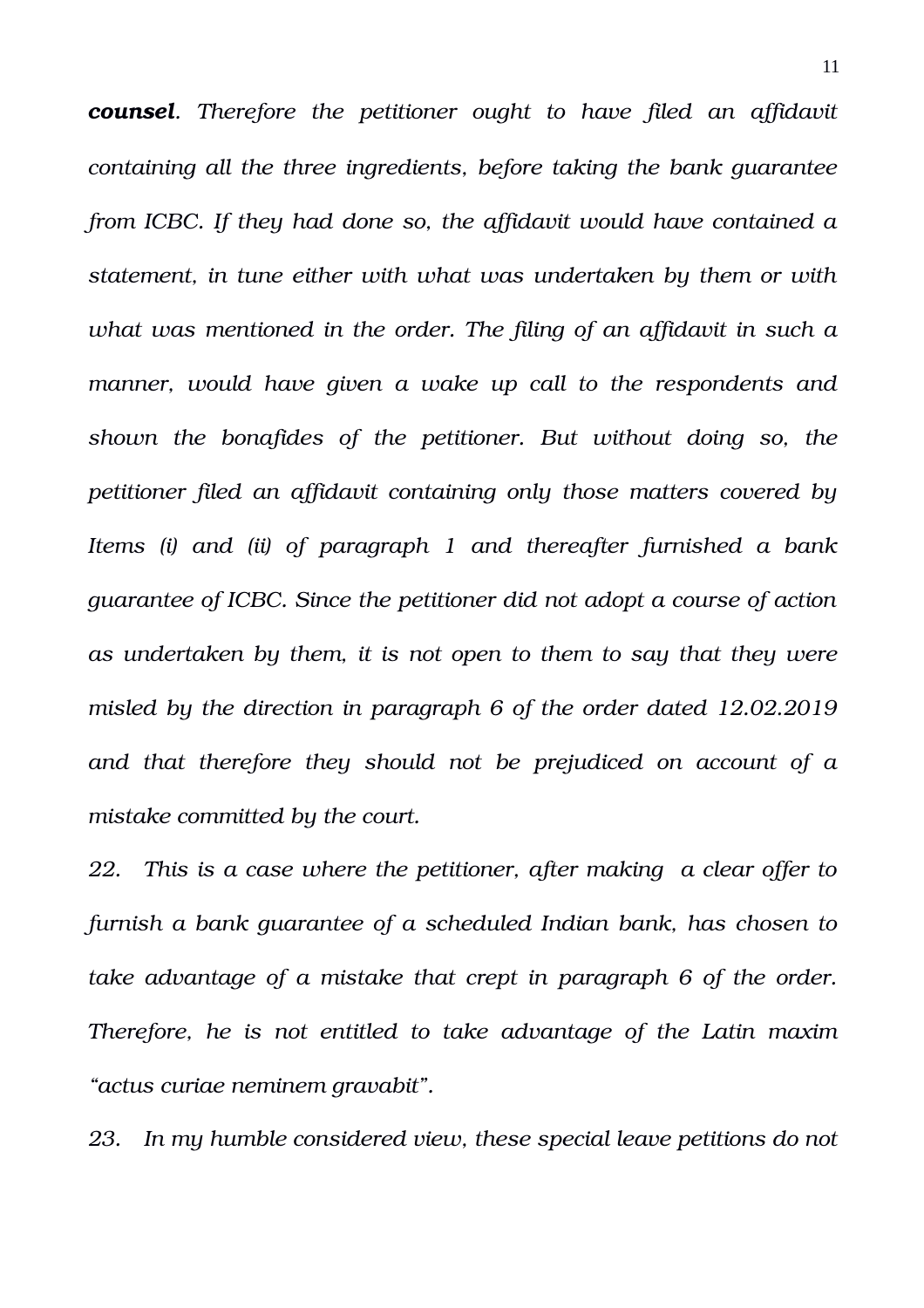*deserve to be entertained under Article 136 of the Constitution of India in view of the fact (i) that the very same Judge who passed the first Order dated 12.02.2019, clarified the same by his subsequent Order dated 09.04.2019; (ii) that the same learned Judge dismissed on 16.05.2019, the petition to recall the Order dated 09.04.2019; (iii) that the Commercial Division Bench of the High Court dismissed the appeal arising out of the Order dated 16.05.2019; and (iv) that the Commercial Division Bench again reiterated its orders, by dismissing the review petition. We must remember that all this arose out of an interim measure under Section 9 of the Act and the petitioner is seeking to upset all of this in a petition under Article 136 of the Constitution as though there is a substantial question of law of great importance.*

*24. The question whether there exists statutorily, a distinction between "a Scheduled Indian Bank" and "a Scheduled Bank located in India" does not arise for consideration in this case, as the dispute primarily revolves around what was offered in Court by one of the parties, what was accepted in Court, and what was recorded in the Order and clarified later. If without any offer from the petitioner, an adjudication had been made by the Court directing the petitioner to*